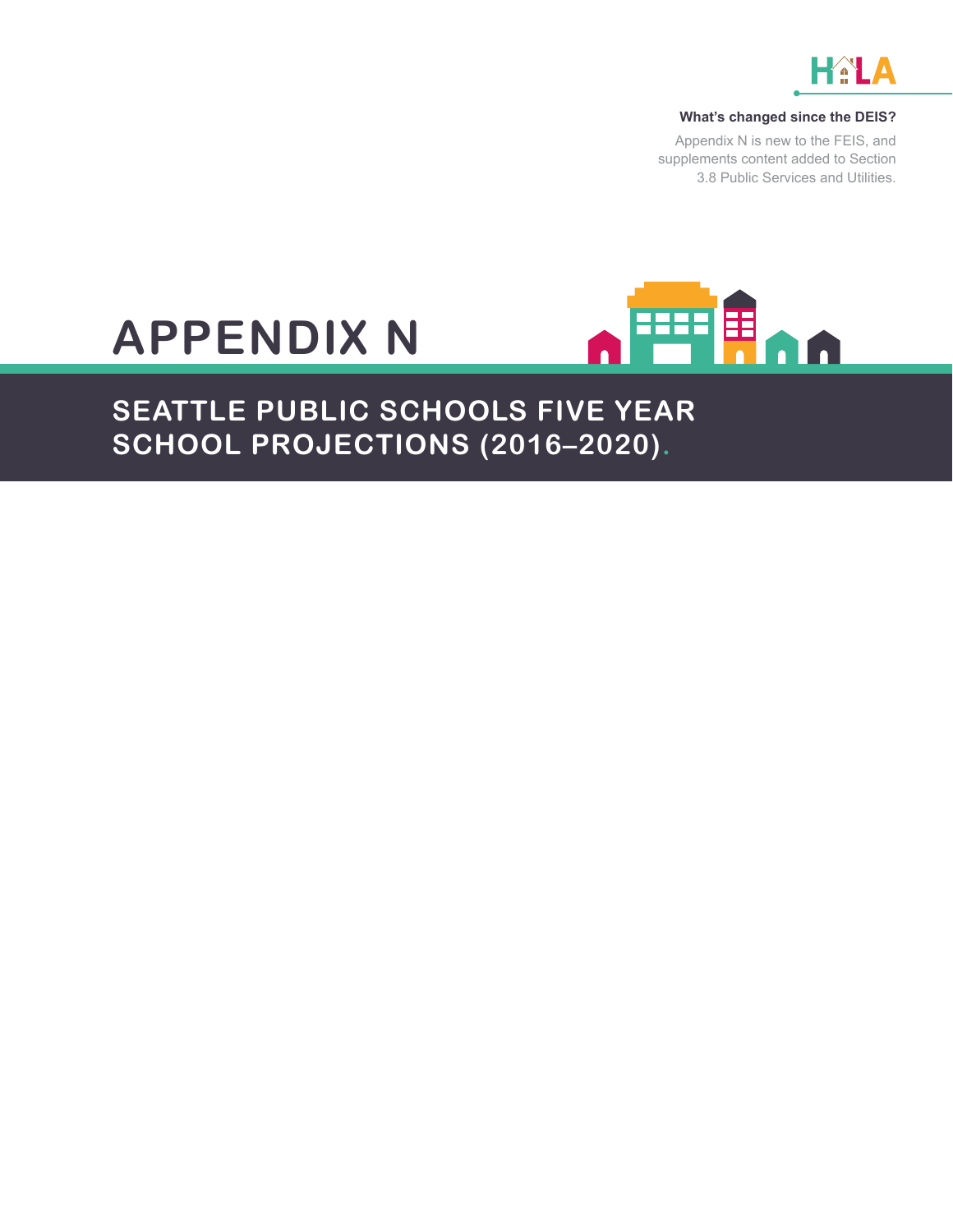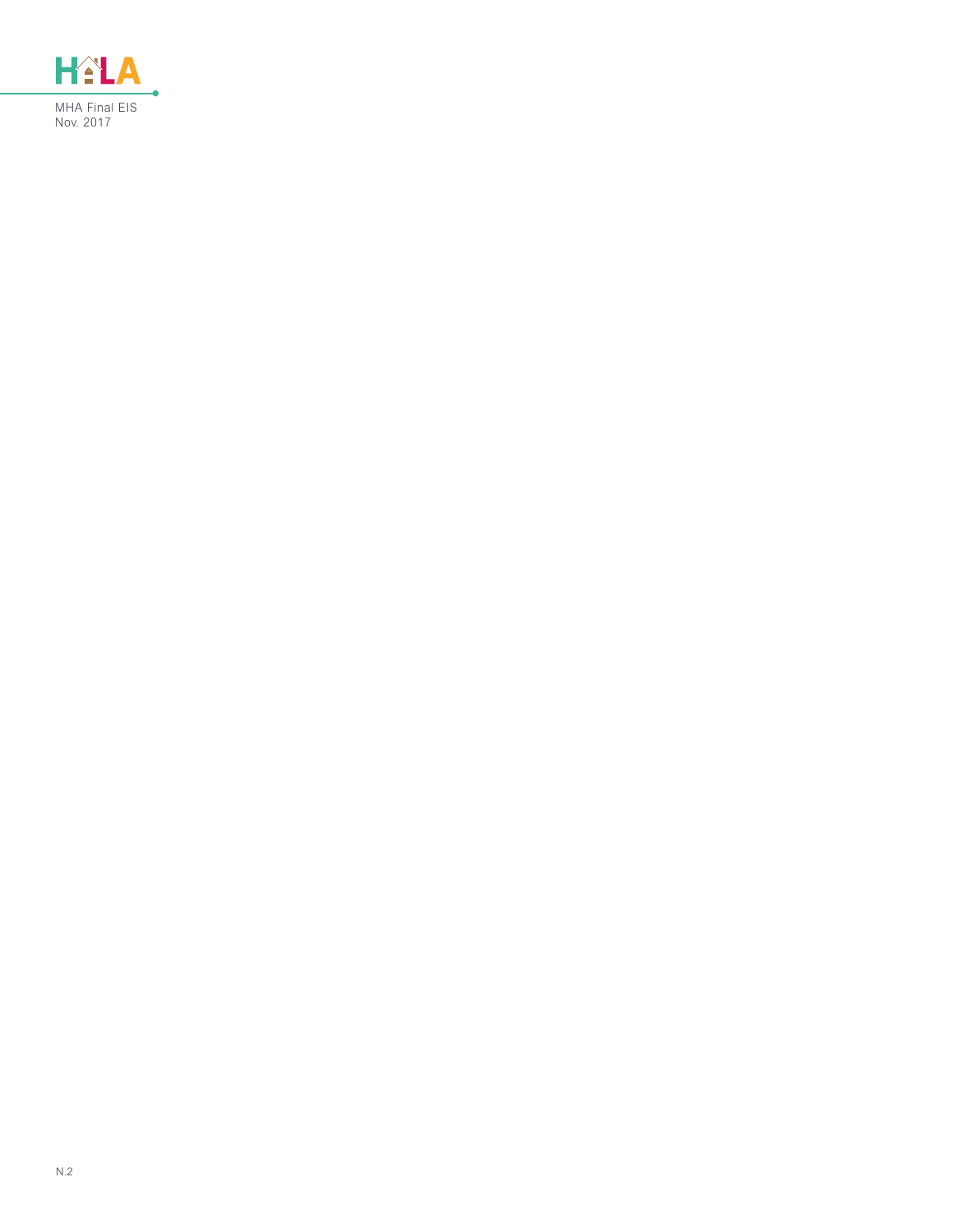#### **Student Assignment and Projections Overview**

Seattle Public Schools elementary, middle, and high school students are initially assigned to a designated attendance area school based on where the student lives. Students may also apply to attend another school, for multiple reasons (for example: choice assignments, program eligibility, etc.).

Projections are the expected number of students, for a specific time period, based on historical information.

Five year projections are developed annually for Capital Projects and Planning to prepare for student enrollment changes within the district's building capacity. They do not include service schools, are not used for school budgeting, and they do not take into consideration changes in school program offerings. These projections help to inform that decision making.

This series of five year projections was modeled using October 2015-January 2016 enrollment data, with the 2016-17 school projections as the first year. Area attendance trends came from moderate ten-year resident projections, built in late 2015.

#### **School Boundary Assumptions**

School boundaries were modeled using 2016-17 boundaries, with exceptions for Cedar Park, Loyal Heights, and Wing Luke Elementary Schools, Meany and Eagle Staff Middle Schools, which were modeled using the boundaries approved by the School Board in November 2013; and Lincoln High School which has been approximated from its historic boundary.

All new schools (Cedar Park, Meany, Eagle Staff and Lincoln) assume GeoSplits. GeoSplits occur when a new school opens to ensure that the new school has a viable population of students. The new school's boundaries will be developed from existing school boundaries in the surrounding neighborhoods- this means students who previously attended one attendance area school will be reassigned to their new attendance area school. Loyal Heights and Wing Luke, which are current schools, have boundary adjustments that align with their planned expansions. Grandfathered assignments as a result of 2017-18 boundary changes, and subsequent kindergarten roll-ups were assumed for Olympic View, Sacajawea, Viewlands, View Ridge, and Wedgwood.

In November 2016, the School Board will consider amendments to 2017-18 boundaries. Any changes to the approved boundaries from 2013, or the amendments included in these assumptions, would impact these projections. Among the proposed amendments are changes to the feeder pattern for Sanislo Elementary School. This document assumed Sanislo's middle school pathway school will become Denny International Middle School, beginning in 2017-18. These projections also assumed that the Sanislo attendance area will ultimately feed into Chief Sealth International High School- middle and high school boundaries in West Seattle have historically been aligned.

#### **Program and Service Assumptions**

Program and service locations were modeled to continue current placement. Highly Capable Cohort (HCC) rates were calculated based on historic growth. Additionally, HCC students are typically assigned to their pathway school and thus were removed from the projections for their attendance area schools. Schools offering Spectrum (AL) have historically attracted students from outside of their attendance area. As a result of class size reductions, and the expansion of Advanced Learning programs at other attendance area schools, a reduction in Spectrum (AL) enrollment from outside attendance areas is expected at the following schools: Arbor Heights, B. F. Day, Broadview-Thomson K-8, Fairmount Park, Hawthorne, John Muir, Lafayette, Lawton, Lowell, View Ridge, Wedgwood, Whittier, and Wing Luke. Special Education (SpEd) rates assumed a continuation of current placement and assignment levels.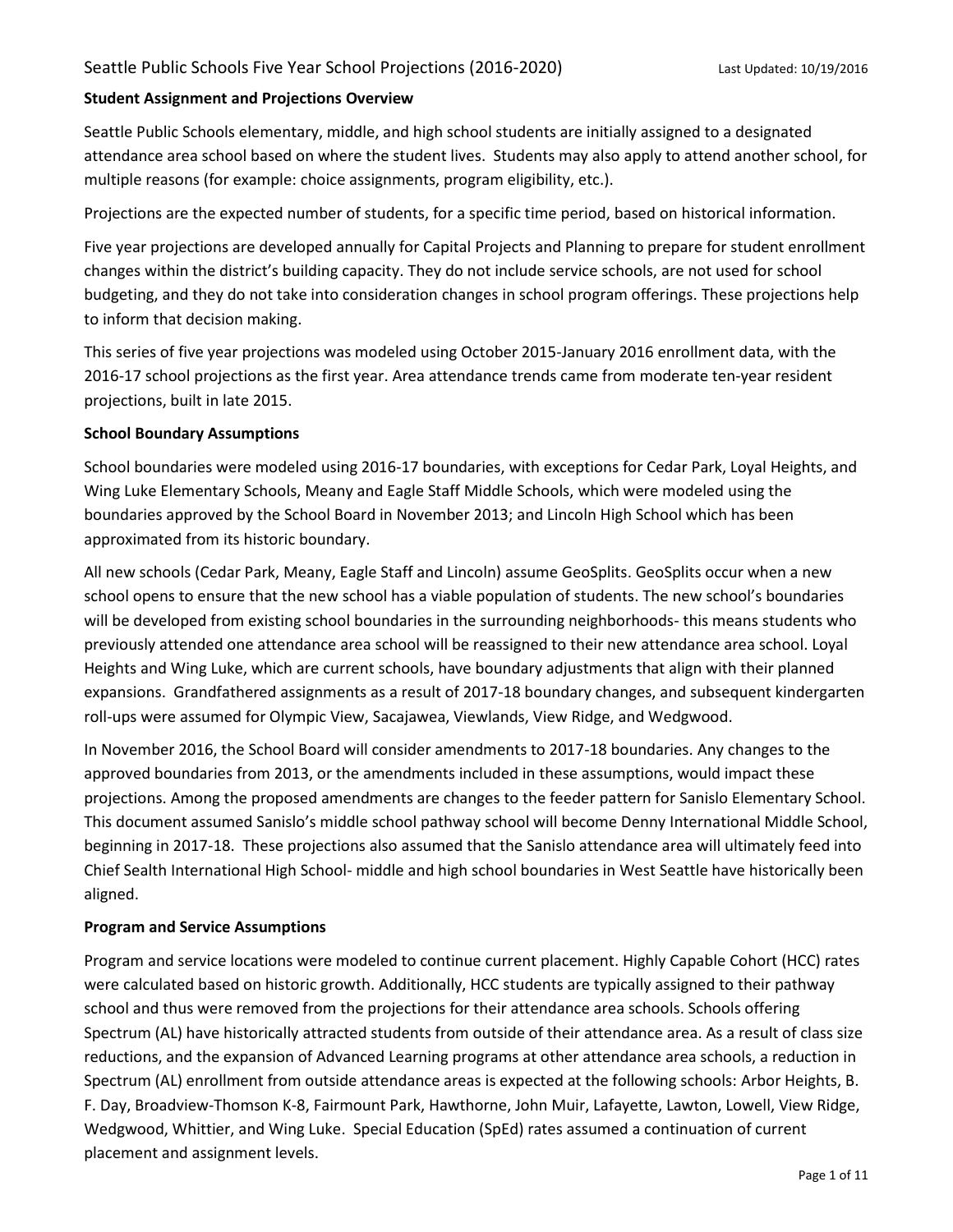#### **Additional High School Assumptions:**

- High school projections included typical grade progression ratios and accounted for the rate of new students that are expected to participate in Full-Time Running Start.
- Lincoln High School is expected to open in 2019-20. The projections for Lincoln were calculated from an approximation of its historic boundary (including the 2015-16 attendance areas for Green Lake, B. F. Day, West Woodland, Daniel Bagley, and Greenwood Elementary Schools.) Its opening has the implication of reducing populations at Ballard and Roosevelt. Program and service locations were modeled to continue current placement. Program and service planning will begin for Lincoln High School in early 2017, which will influence future projections for Lincoln.
- In November 2016, the School Board will consider amendments to 2017-18 boundaries. Among the proposed amendments are changes to the feeder pattern for Sanislo Elementary School. This document assumed Sanislo's middle school pathway school will become Denny International Middle School, beginning in 2017-18. These projections also assumed that the Sanislo attendance area will ultimately feed into Chief Sealth International High School- middle and high school boundaries in West Seattle have historically been aligned.

|                          |                          |                              | <b>Total 9-12 Enrollment</b> |                          |         |         |           |
|--------------------------|--------------------------|------------------------------|------------------------------|--------------------------|---------|---------|-----------|
|                          |                          |                              |                              |                          |         |         | Projected |
|                          |                          |                              |                              |                          |         |         | Change,   |
| <b>High Schools</b>      | 2015-16                  | 2016-17                      | 2017-18                      | 2018-19                  | 2019-20 | 2020-21 | 2016-20   |
| <b>Ballard</b>           | 1665                     | 1797                         | 1812                         | 1866                     | 1557    | 1556    | $-241$    |
| Center School            | 263                      | 235                          | 228                          | 221                      | 215     | 219     | $-16$     |
| <b>Chief Sealth Intl</b> | 1147                     | 1071                         | 1141                         | 1170                     | 1290    | 1428    | 357       |
| <b>Cleveland STEM</b>    | 834                      | 833                          | 827                          | 848                      | 848     | 848     | 15        |
| Franklin                 | 1290                     | 1214                         | 1278                         | 1249                     | 1274    | 1278    | 64        |
| Garfield                 | 1672                     | 1721                         | 1888                         | 2011                     | 2160    | 2404    | 683       |
| Ingraham                 | 1211                     | 1288                         | 1300                         | 1305                     | 1374    | 1345    | 57        |
| Lincoln                  | $\overline{\phantom{a}}$ | $\qquad \qquad \blacksquare$ | $\overline{\phantom{a}}$     | $\overline{\phantom{a}}$ | 880     | 991     | 991       |
| Nathan Hale              | 1175                     | 1140                         | 1148                         | 1104                     | 1107    | 1136    | -4        |
| Nova                     | 344                      | 251                          | 255                          | 255                      | 255     | 255     | 4         |
| Rainier Beach            | 655                      | 649                          | 699                          | 744                      | 744     | 759     | 110       |
| Roosevelt                | 1689                     | 1713                         | 1813                         | 1891                     | 1418    | 1487    | $-226$    |
| West Seattle HS          | 934                      | 986                          | 964                          | 927                      | 972     | 989     | 3         |
| <b>Subtotal</b>          | 12879                    | 12898                        | 13353                        | 13591                    | 14094   | 14695   | 1797      |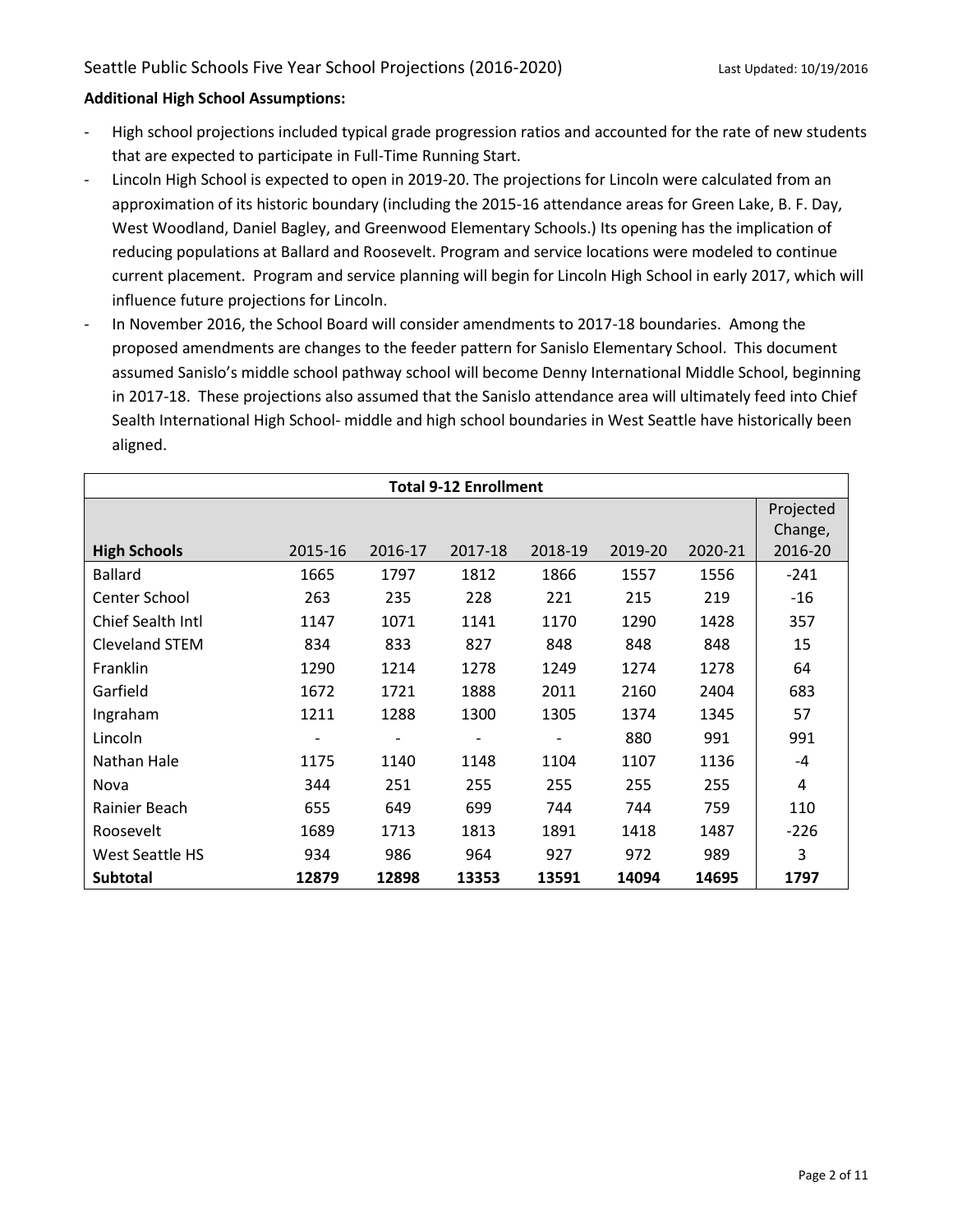#### **Additional Middle School Assumptions:**

- Meany and Eagle Staff Middle Schools are expected to open in 2017-18. The projections for these new schools were calculated through pathway enrollment from feeder schools, as approved by the School Board in November 2013. The opening of these sites has the implication of reducing populations at Hamilton and Whitman (for Eagle Staff) and Washington (for Meany).
- In November 2016, the School Board will consider amendments to 2017-18 boundaries. Among the proposed amendments are changes to the feeder pattern for Sanislo Elementary School. This document assumed Sanislo's middle school pathway school will become Denny International Middle School, beginning in 2017-18. These projections also assumed that the Sanislo attendance area will ultimately feed into Chief Sealth International High School- middle and high school boundaries in West Seattle have historically been aligned.

|                       | <b>Total 6-8 Enrollment (at Middle Schools)</b> |                          |         |         |         |         |           |  |  |  |
|-----------------------|-------------------------------------------------|--------------------------|---------|---------|---------|---------|-----------|--|--|--|
|                       |                                                 |                          |         |         |         |         | Projected |  |  |  |
|                       |                                                 |                          |         |         |         |         | Change,   |  |  |  |
| <b>Middle Schools</b> | 2015-16                                         | 2016-17                  | 2017-18 | 2018-19 | 2019-20 | 2020-21 | 2016-20   |  |  |  |
| Aki Kurose            | 720                                             | 742                      | 706     | 728     | 740     | 729     | $-13$     |  |  |  |
| Denny Intl            | 864                                             | 833                      | 879     | 955     | 1035    | 1022    | 189       |  |  |  |
| Eagle Staff           |                                                 | $\overline{\phantom{a}}$ | 666     | 713     | 722     | 731     | 731       |  |  |  |
| Eckstein              | 907                                             | 955                      | 961     | 1032    | 1106    | 1094    | 139       |  |  |  |
| Hamilton Intl         | 1098                                            | 1195                     | 1031    | 1039    | 1044    | 1132    | -63       |  |  |  |
| Jane Addams           | 825                                             | 937                      | 1019    | 1041    | 1149    | 1196    | 259       |  |  |  |
| Madison               | 777                                             | 879                      | 908     | 1053    | 1089    | 1116    | 237       |  |  |  |
| <b>McClure</b>        | 554                                             | 561                      | 550     | 590     | 564     | 573     | 12        |  |  |  |
| Meany                 | $\overline{\phantom{0}}$                        | $\overline{\phantom{a}}$ | 493     | 547     | 582     | 574     | 574       |  |  |  |
| Mercer Intl           | 1101                                            | 1197                     | 1145    | 1186    | 1113    | 1114    | $-83$     |  |  |  |
| Washington            | 1079                                            | 1128                     | 750     | 713     | 682     | 658     | $-470$    |  |  |  |
| Whitman               | 860                                             | 851                      | 485     | 585     | 616     | 690     | $-161$    |  |  |  |
| <b>Subtotal</b>       | 8785                                            | 9278                     | 9593    | 10182   | 10442   | 10629   | 1351      |  |  |  |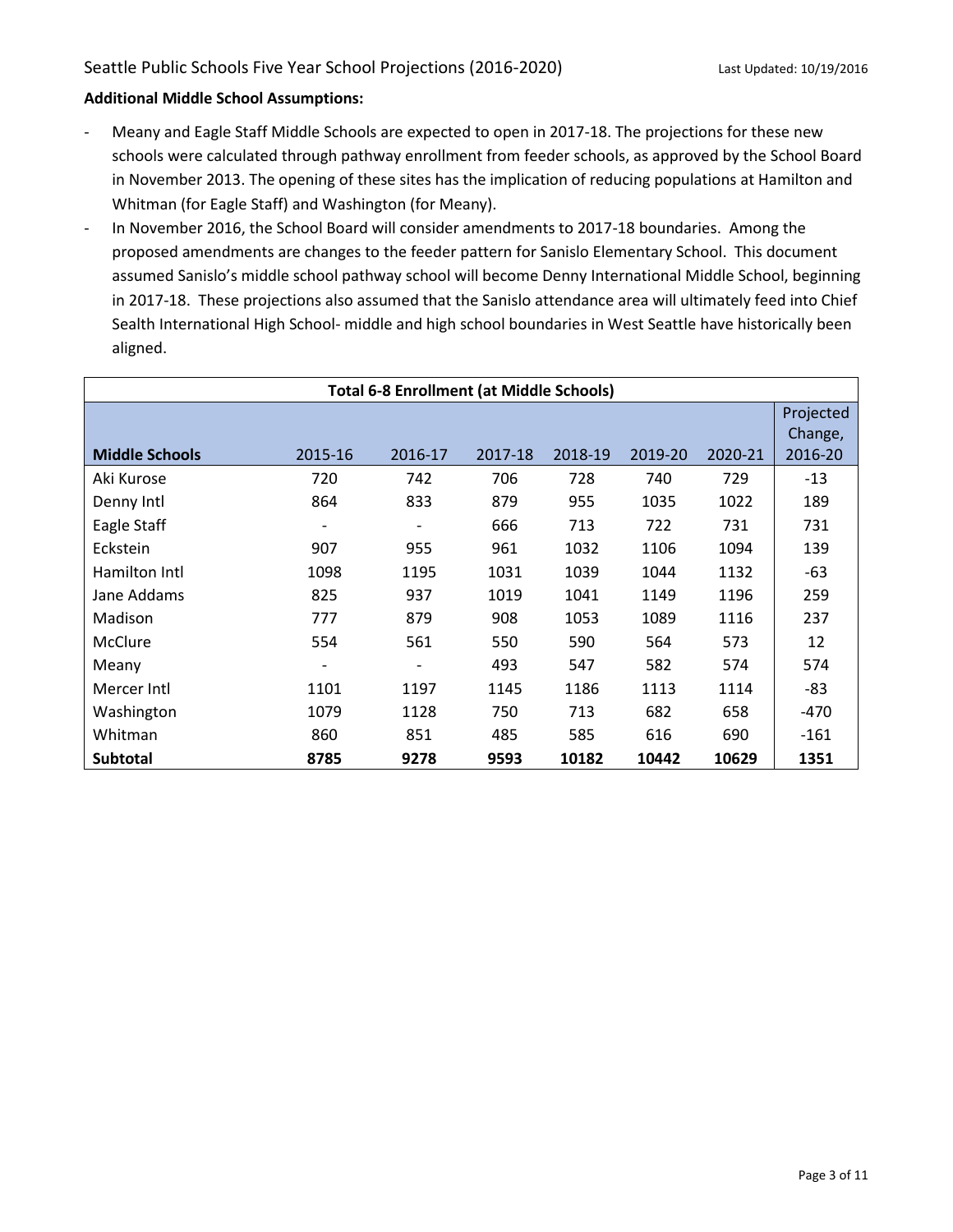#### **Additional Elementary and K-8 School Assumptions:**

- Elementary schools within new middle school pathways were listed twice (once in the previous pathway and then in the new pathway after 2017).
- Thornton Creek Elementary School, beginning in fall 2016, is able to serve an additional class at each grade level in its new building. These projections assumed 4 Kindergarten cohorts rolling up in subsequent years.
- Cedar Park Elementary School is expected to open in 2017-18. Its projections were calculated by the boundaries approved by the School Board in November 2013, and current assignments at John Rogers and Olympic Hills Elementary Schools. Its opening has the implication of reducing populations at John Rogers and Olympic Hills. Revisions to Cedar Park's boundaries are being considered by the School Board during November 2016.
- Kimball was assumed to continue in the Mercer pathway, which is a departure from the 2013 plan. This amendment, beginning in 2017-18, is still subject to School Board approval, but was recommended for due to additional physical capacity at Mercer and to minimize disruption to students.
- Madrona K-8 was assumed to become a K-5 elementary school, beginning in 2017-18. Middle school grade students were expected to be assigned to Meany, which would be their new pathway school. Madrona's truncation will be considered by the School Board this winter.
- Boundary changes were approximated for Loyal Heights (new building opening in 2018) and Wing Luke (new building opening in 2020) Elementary Schools. Growth for these schools assumed cohort roll-ups from Kindergarten (and grandfathering for grades 1-5), taking portions of Adams and Whittier (for Loyal Heights), and portions of Maple and Van Asselt (for Wing Luke).

| <b>Total K-8 Enrollment (in Service Areas)</b> |         |         |         |         |         |         |                      |  |  |  |
|------------------------------------------------|---------|---------|---------|---------|---------|---------|----------------------|--|--|--|
|                                                |         |         |         |         |         |         | Projected<br>Change, |  |  |  |
| <b>Elementary/K-8 Schools</b>                  | 2015-16 | 2016-17 | 2017-18 | 2018-19 | 2019-20 | 2020-21 | 2016-20              |  |  |  |
| Aki Kurose Service Area                        |         |         |         |         |         |         |                      |  |  |  |
| Dunlap                                         | 300     | 280     | 289     | 305     | 311     | 324     | 44                   |  |  |  |
| Emerson                                        | 314     | 316     | 351     | 373     | 405     | 436     | 120                  |  |  |  |
| <b>Graham Hill</b>                             | 351     | 360     | 361     | 335     | 351     | 339     | $-21$                |  |  |  |
| Martin Luther King, Jr.                        | 323     | 312     | 300     | 292     | 294     | 291     | $-21$                |  |  |  |
| <b>Rainier View</b>                            | 236     | 229     | 255     | 269     | 305     | 329     | 100                  |  |  |  |
| South Shore PK-8                               | 618     | 630     | 651     | 670     | 684     | 689     | 59                   |  |  |  |
| Wing Luke                                      | 361     | 348     | 325     | 315     | 292     | 308     | -40                  |  |  |  |
| <b>Subtotal</b>                                | 2503    | 2475    | 2532    | 2559    | 2642    | 2716    | 241                  |  |  |  |
| Denny Service Area                             |         |         |         |         |         |         |                      |  |  |  |
| <b>Arbor Heights</b>                           | 408     | 428     | 427     | 421     | 410     | 408     | $-20$                |  |  |  |
| Concord Intl                                   | 401     | 369     | 379     | 380     | 371     | 349     | $-20$                |  |  |  |
| <b>Highland Park</b>                           | 355     | 360     | 353     | 349     | 340     | 341     | $-19$                |  |  |  |
| Roxhill                                        | 305     | 305     | 331     | 350     | 349     | 353     | 48                   |  |  |  |
| Sanislo                                        |         |         | 280     | 261     | 261     | 249     | 249                  |  |  |  |
| STEM K-8                                       | 405     | 481     | 539     | 527     | 514     | 514     | 33                   |  |  |  |
| <b>West Seattle ES</b>                         | 416     | 433     | 439     | 460     | 457     | 466     | 33                   |  |  |  |
| <b>Subtotal</b>                                | 2290    | 2376    | 2748    | 3048    | 2702    | 2680    | 304                  |  |  |  |
| Eagle Staff Service Area                       |         |         |         |         |         |         |                      |  |  |  |
| Broadview-Thomson K-8                          |         |         | 607     | 612     | 606     | 604     | 604                  |  |  |  |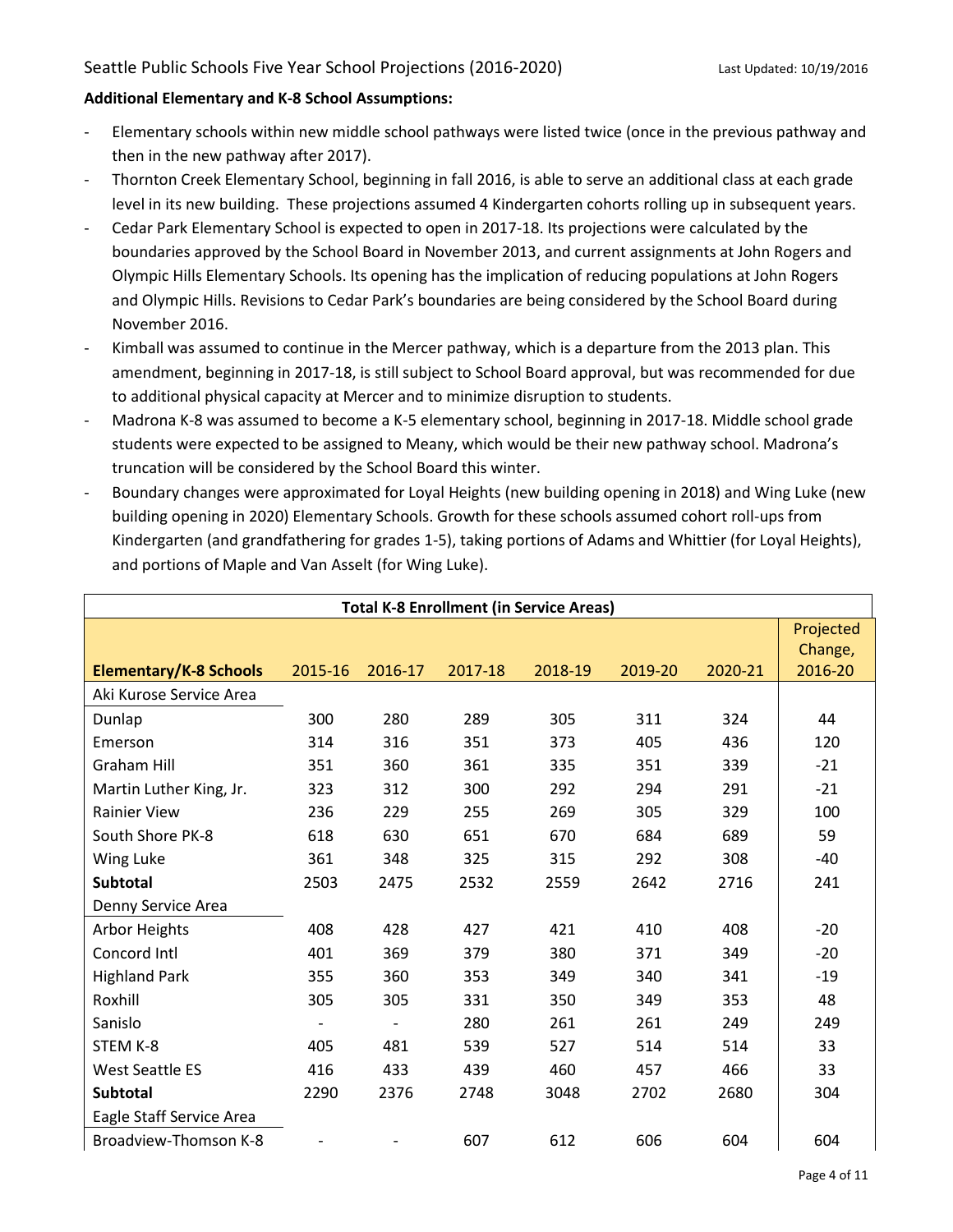| Seattle Public Schools Five Year School Projections (2016-2020) |                              |                          |                          |                          |                          |                          | Last Updated: 10/19/2016 |
|-----------------------------------------------------------------|------------------------------|--------------------------|--------------------------|--------------------------|--------------------------|--------------------------|--------------------------|
| Cascadia                                                        |                              |                          | 799                      | 806                      | 791                      | 802                      | 802                      |
| Daniel Bagley                                                   |                              |                          | 426                      | 424                      | 421                      | 416                      | 416                      |
| Greenwood                                                       |                              |                          | 338                      | 314                      | 316                      | 308                      | 308                      |
| Licton Springs K-8                                              |                              |                          | 156                      | 153                      | 155                      | 155                      | 155                      |
| Northgate                                                       |                              |                          | 265                      | 262                      | 277                      | 284                      | 284                      |
| <b>Subtotal</b>                                                 |                              |                          | 2594                     | 2571                     | 2566                     | 2569                     | 2569                     |
| Eckstein Service Area                                           |                              |                          |                          |                          |                          |                          |                          |
| <b>Bryant</b>                                                   | 592                          | 592                      | 588                      | 567                      | 573                      | 562                      | $-30$                    |
| Laurelhurst                                                     | 432                          | 416                      | 397                      | 391                      | 375                      | 365                      | $-51$                    |
| <b>Olympic View</b>                                             | 453                          | 484                      | 476                      | 455                      | 434                      | 403                      | $-81$                    |
| Sand Point                                                      | 256                          | 241                      | 253                      | 238                      | 221                      | 227                      | $-14$                    |
| <b>Thornton Creek</b>                                           | 415                          | 445                      | 485                      | 536                      | 565                      | 590                      | 145                      |
| View Ridge                                                      | 591                          | 570                      | 534                      | 509                      | 460                      | 438                      | $-132$                   |
| Wedgwood                                                        | 482                          | 486                      | 472                      | 441                      | 397                      | 370                      | $-116$                   |
| <b>Subtotal</b>                                                 | 3221                         | 3234                     | 3205                     | 3137                     | 3025                     | 2955                     | $-279$                   |
| Hamilton Service Area                                           |                              |                          |                          |                          |                          |                          |                          |
| B. F. Day                                                       | 285                          | 290                      | 293                      | 338                      | 377                      | 399                      | 109                      |
| Cascadia (at Lincoln)                                           | 753                          | 770                      | $\overline{\phantom{a}}$ | $\overline{\phantom{a}}$ | $\overline{\phantom{a}}$ | $\overline{\phantom{a}}$ | $-770$                   |
| Green Lake                                                      | 334                          | 408                      | 400                      | 388                      | 373                      | 348                      | $-60$                    |
| John Stanford Intl                                              | 457                          | 441                      | 423                      | 428                      | 424                      | 420                      | $-21$                    |
| McDonald Intl                                                   | 453                          | 473                      | 468                      | 458                      | 428                      | 422                      | $-51$                    |
| West Woodland                                                   | 532                          | 557                      | 591                      | 604                      | 626                      | 623                      | 66                       |
| <b>Subtotal</b>                                                 | 2814                         | 2939                     | 2175                     | 2217                     | 2228                     | 2212                     | $-727$                   |
| Jane Addams Service Area                                        |                              |                          |                          |                          |                          |                          |                          |
| <b>Cedar Park</b>                                               | $\qquad \qquad \blacksquare$ | $\overline{\phantom{a}}$ | 328                      | 347                      | 359                      | 375                      | 375                      |
| Hazel Wolf K-8                                                  | 756                          | 711                      | 721                      | 726                      | 726                      | 726                      | 15                       |
| John Rogers                                                     | 390                          | 389                      | 251                      | 246                      | 244                      | 233                      | $-156$                   |
| <b>Olympic Hills</b>                                            | 294                          | 325                      | 197                      | 237                      | 276                      | 326                      | $\mathbf 1$              |
| Sacajawea                                                       | 232                          | 253                      | 268                      | 282                      | 294                      | 299                      | 46                       |
| Subtotal                                                        | 1672                         | 1678                     | 1765                     | 1838                     | 1899                     | 1959                     | 281                      |
| <b>Madison Service Area</b>                                     |                              |                          |                          |                          |                          |                          |                          |
| Alki                                                            | 413                          | 395                      | 375                      | 351                      | 326                      | 279                      | $-116$                   |
| <b>Fairmount Park</b>                                           | 474                          | 495                      | 478                      | 482                      | 468                      | 450                      | $-45$                    |
| Gatewood                                                        | 430                          | 416                      | 415                      | 424                      | 427                      | 422                      | 6                        |
| Genesee Hill                                                    | 643                          | 676                      | 726                      | 730                      | 725                      | 730                      | 54                       |
| Lafayette                                                       | 480                          | 472                      | 446                      | 429                      | 434                      | 447                      | $-25$                    |
| Pathfinder K-8                                                  | 506                          | 498                      | 493                      | 488                      | 484                      | 484                      | $-14$                    |
| Sanislo                                                         | 273                          | 275                      | $\overline{\phantom{a}}$ | $\overline{\phantom{a}}$ | $\overline{a}$           | $\overline{\phantom{a}}$ | $-275$                   |
| Subtotal                                                        | 3219                         | 3227                     | 2933                     | 2904                     | 2864                     | 2812                     | $-415$                   |
| McClure Service Area                                            |                              |                          |                          |                          |                          |                          |                          |
| Catharine Blaine K-8                                            | 736                          | 763                      | 801                      | 818                      | 865                      | 879                      | 116                      |
| Coe                                                             | 545                          | 552                      | 560                      | 550                      | 551                      | 548                      | $-4$                     |
| John Hay                                                        | 500<br>426                   | 511<br>446               | 519<br>513               | 545                      | 582<br>595               | 602<br>641               | 91<br>195                |
| Lawton<br>Queen Anne                                            | 428                          | 426                      | 442                      | 553<br>437               | 452                      | 452                      | 26                       |
| Subtotal                                                        | 2635                         | 2698                     | 2835                     | 2903                     | 3045                     | 3122                     | 424                      |
|                                                                 |                              |                          |                          |                          |                          |                          |                          |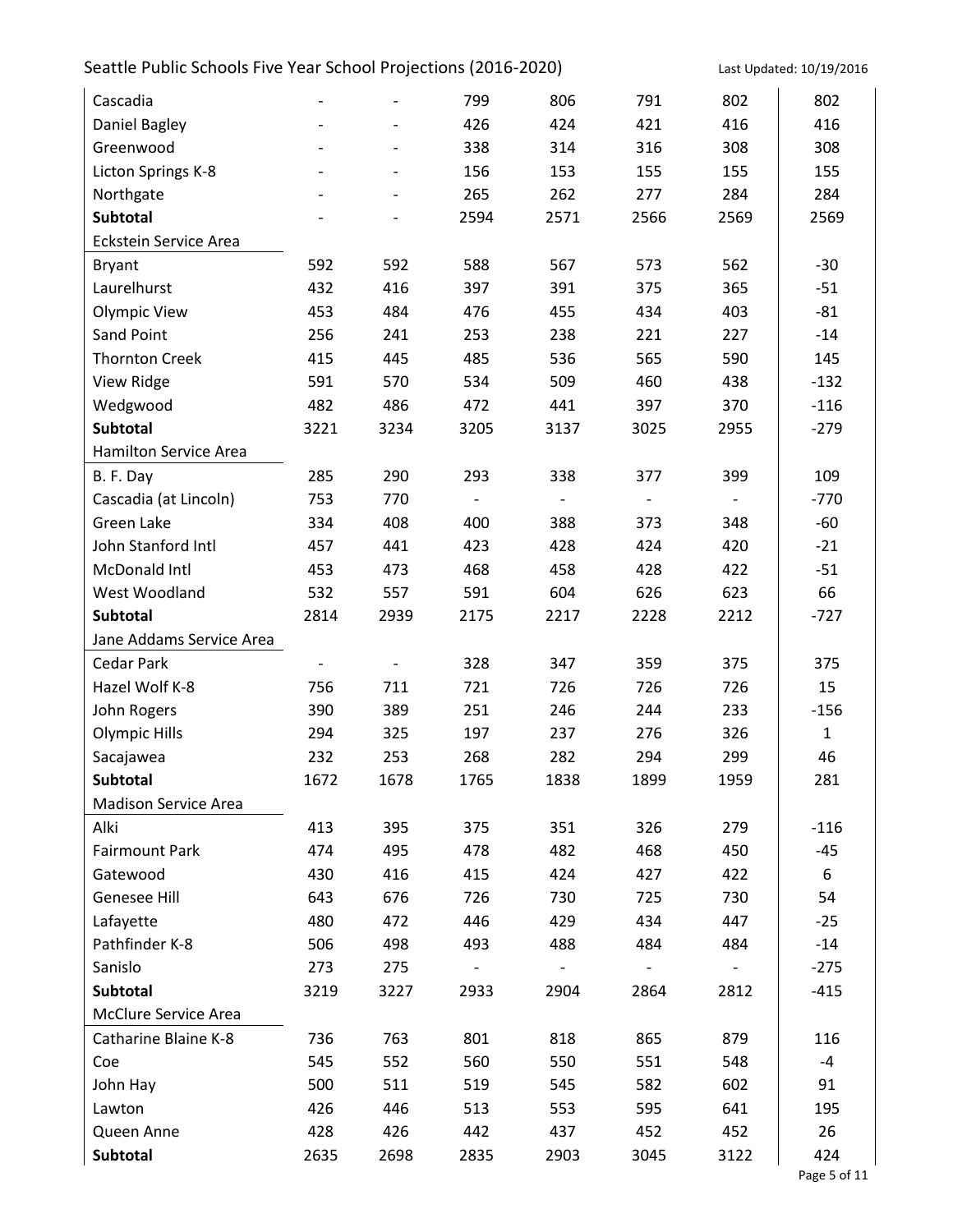| <b>Meany Service Area</b> |       |       |                          |       |       |                          |         |
|---------------------------|-------|-------|--------------------------|-------|-------|--------------------------|---------|
| Leschi                    |       |       | 381                      | 377   | 385   | 397                      | 397     |
| Lowell                    |       |       | 349                      | 385   | 413   | 439                      | 439     |
| Madrona                   |       |       | 275                      | 297   | 320   | 338                      | 338     |
| McGilvra                  |       |       | 273                      | 271   | 257   | 253                      | 253     |
| Montlake                  |       |       | 259                      | 263   | 260   | 258                      | 258     |
| Stevens                   |       |       | 283                      | 251   | 212   | 202                      | 202     |
| TOPS K-8                  |       |       | 478                      | 484   | 484   | 484                      | 484     |
| <b>Subtotal</b>           |       |       | 2298                     | 2328  | 2331  | 2371                     | 2371    |
| Mercer Service Area       |       |       |                          |       |       |                          |         |
| Beacon Hill Intl          | 459   | 438   | 422                      | 407   | 400   | 384                      | $-54$   |
| Dearborn Park Intl        | 373   | 372   | 377                      | 368   | 354   | 344                      | $-28$   |
| Hawthorne                 | 391   | 396   | 388                      | 384   | 382   | 382                      | $-14$   |
| Kimball                   | 429   | 417   | 425                      | 409   | 414   | 406                      | $-11$   |
| Maple                     | 480   | 490   | 508                      | 522   | 536   | 519                      | 29      |
| Orca K-8                  | 415   | 382   | 392                      | 339   | 376   | 415                      | 33      |
| Van Asselt                | 511   | 476   | 484                      | 480   | 493   | 490                      | 14      |
| Subtotal                  | 3058  | 2971  | 2996                     | 2909  | 2955  | 2940                     | $-31$   |
| Washington Service Area   |       |       |                          |       |       |                          |         |
| <b>Bailey Gatzert</b>     | 295   | 297   | 284                      | 274   | 264   | 253                      | $-44$   |
| John Muir                 | 396   | 402   | 387                      | 393   | 416   | 414                      | 12      |
| Leschi                    | 368   | 380   | $\overline{\phantom{0}}$ |       |       |                          | $-380$  |
| Lowell                    | 314   | 320   | $\overline{\phantom{m}}$ |       |       |                          | $-320$  |
| Madrona K-8               | 289   | 315   |                          |       |       | $\overline{\phantom{a}}$ | $-315$  |
| McGilvra                  | 275   | 288   | $\qquad \qquad -$        |       |       | $\overline{\phantom{a}}$ | $-288$  |
| Montlake                  | 264   | 261   |                          |       |       |                          | $-261$  |
| Stevens                   | 337   | 306   |                          |       |       |                          | $-306$  |
| <b>Thurgood Marshall</b>  | 528   | 548   | 509                      | 478   | 455   | 431                      | $-117$  |
| TOPS K-8                  | 484   | 481   |                          |       |       |                          | $-481$  |
| <b>Subtotal</b>           | 3550  | 3598  | 1180                     | 1145  | 1135  | 1098                     | $-2500$ |
| Whitman Service Area      |       |       |                          |       |       |                          |         |
| Adams                     | 544   | 554   | 555                      | 552   | 553   | 544                      | $-10$   |
| Broadview-Thomson K-8     | 612   | 631   |                          |       |       |                          | $-631$  |
| Daniel Bagley             | 432   | 435   |                          |       |       |                          | $-435$  |
| Greenwood                 | 346   | 343   |                          |       |       |                          | $-343$  |
| Licton Springs K-8        | 138   | 149   |                          |       |       |                          | $-149$  |
| Loyal Heights             | 427   | 418   | 407                      | 420   | 443   | 462                      | 44      |
| North Beach               | 293   | 313   | 332                      | 332   | 362   | 357                      | 44      |
| Northgate                 | 242   | 249   | $\overline{a}$           |       |       |                          | $-249$  |
| Salmon Bay K-8            | 670   | 660   | 661                      | 664   | 664   | 664                      | 4       |
| Viewlands                 | 383   | 397   | 433                      | 436   | 446   | 450                      | 53      |
| Whittier                  | 469   | 471   | 463                      | 406   | 383   | 357                      | $-114$  |
| Subtotal                  | 4556  | 4620  | 2851                     | 2810  | 2851  | 2834                     | 21      |
| Elementary/K-8 Subtotal   | 29518 | 29816 | 30109                    | 30068 | 30243 | 30268                    | 452     |
| K-12 Total                | 51182 | 51992 | 53055                    | 53841 | 54779 | 55592                    | 3600    |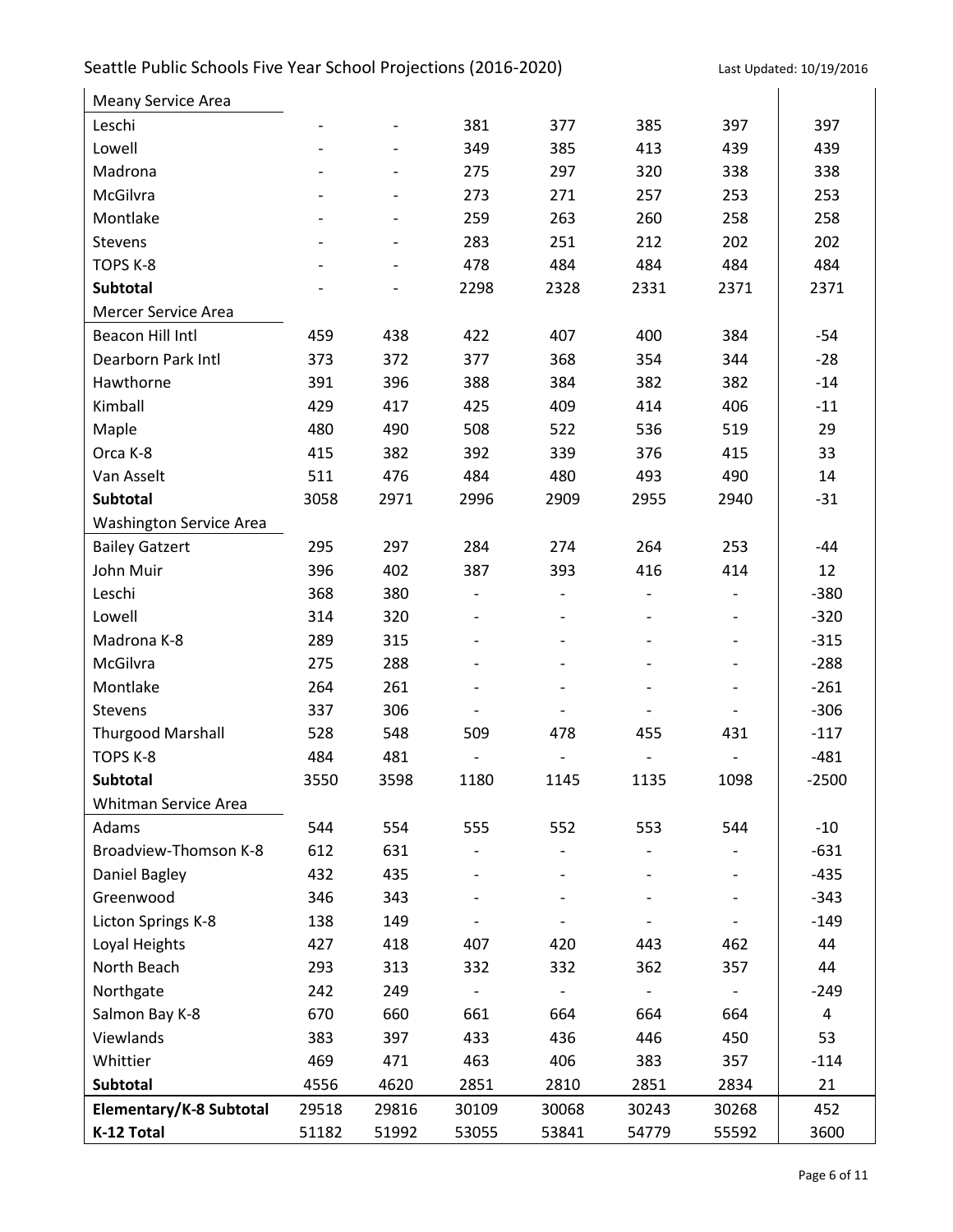| 6-8 Enrollment (at K-8 Schools) |         |                          |         |         |         |         |                |  |
|---------------------------------|---------|--------------------------|---------|---------|---------|---------|----------------|--|
|                                 |         |                          |         |         |         |         | Projected      |  |
|                                 |         |                          |         |         |         |         | Change,        |  |
| <b>K-8 Schools</b>              | 2015-16 | 2016-17                  | 2017-18 | 2018-19 | 2019-20 | 2020-21 | 2016-20        |  |
| Aki Kurose Service Area         |         |                          |         |         |         |         |                |  |
| South Shore PK-8                | 257     | 264                      | 263     | 262     | 265     | 270     | 6              |  |
| <b>Subtotal</b>                 | 257     | 264                      | 263     | 262     | 265     | 270     | 6              |  |
| Denny Service Area              |         |                          |         |         |         |         |                |  |
| STEM K-8                        | 52      | 119                      | 179     | 195     | 210     | 210     | 91             |  |
| Subtotal                        | 52      | 119                      | 179     | 195     | 210     | 210     | 91             |  |
| Eagle Staff Service Area        |         |                          |         |         |         |         |                |  |
| Broadview-Thomson K-8           |         | $\overline{\phantom{a}}$ | 164     | 177     | 176     | 180     | 180            |  |
| Licton Springs K-8              |         |                          | 54      | 54      | 57      | 57      | 57             |  |
| <b>Subtotal</b>                 |         |                          | 218     | 231     | 233     | 237     | 237            |  |
| Jane Addams Service Area        |         |                          |         |         |         |         |                |  |
| Hazel Wolf K-8                  | 279     | 260                      | 265     | 270     | 270     | 270     | 10             |  |
| Subtotal                        | 279     | 260                      | 265     | 270     | 270     | 270     | 10             |  |
| <b>Madison Service Area</b>     |         |                          |         |         |         |         |                |  |
| Pathfinder K-8                  | 172     | 179                      | 180     | 180     | 180     | 180     | 1              |  |
| Subtotal                        | 172     | 179                      | 180     | 180     | 180     | 180     | 1              |  |
| <b>McClure Service Area</b>     |         |                          |         |         |         |         |                |  |
| Catharine Blaine K-8            | 206     | 214                      | 229     | 235     | 260     | 270     | 56             |  |
| Subtotal                        | 206     | 214                      | 229     | 235     | 260     | 270     | 56             |  |
| Meany Service Area              |         |                          |         |         |         |         |                |  |
| TOPS K-8                        |         | $\overline{\phantom{a}}$ | 180     | 180     | 180     | 180     | 180            |  |
| <b>Subtotal</b>                 |         |                          | 180     | 180     | 180     | 180     | 180            |  |
| <b>Mercer Service Area</b>      |         |                          |         |         |         |         |                |  |
| Orca K-8                        | 126     | 90                       | 88      | 35      | 72      | 111     | 21             |  |
| Subtotal                        | 126     | 90                       | 88      | 35      | 72      | 111     | 21             |  |
| Washington Service Area         |         |                          |         |         |         |         |                |  |
| Madrona K-8                     | 77      | 66                       |         |         |         |         | $-66$          |  |
| TOPS K-8                        | 167     | 178                      |         |         |         |         | $-178$         |  |
| Subtotal                        | 244     | 244                      |         |         |         |         | $-248$         |  |
| <b>Whitman Service Area</b>     |         |                          |         |         |         |         |                |  |
| Broadview-Thomson K-8           | 195     | 199                      |         |         |         |         | $-199$         |  |
| Licton Springs K-8              | 39      | 47                       |         |         |         |         | $-47$          |  |
| Salmon Bay K-8                  | 352     | 353                      | 357     | 360     | 360     | 360     | $\overline{7}$ |  |
| Subtotal                        | 586     | 599                      | 357     | 360     | 360     | 360     | $-239$         |  |
|                                 |         |                          |         |         |         |         |                |  |
| <b>K-8 Totals</b>               | 1922    | 1969                     | 1959    | 1948    | 2030    | 2088    | 119            |  |
| <b>Total</b>                    | 1922    | 1969                     | 1959    | 1948    | 2030    | 2088    | 119            |  |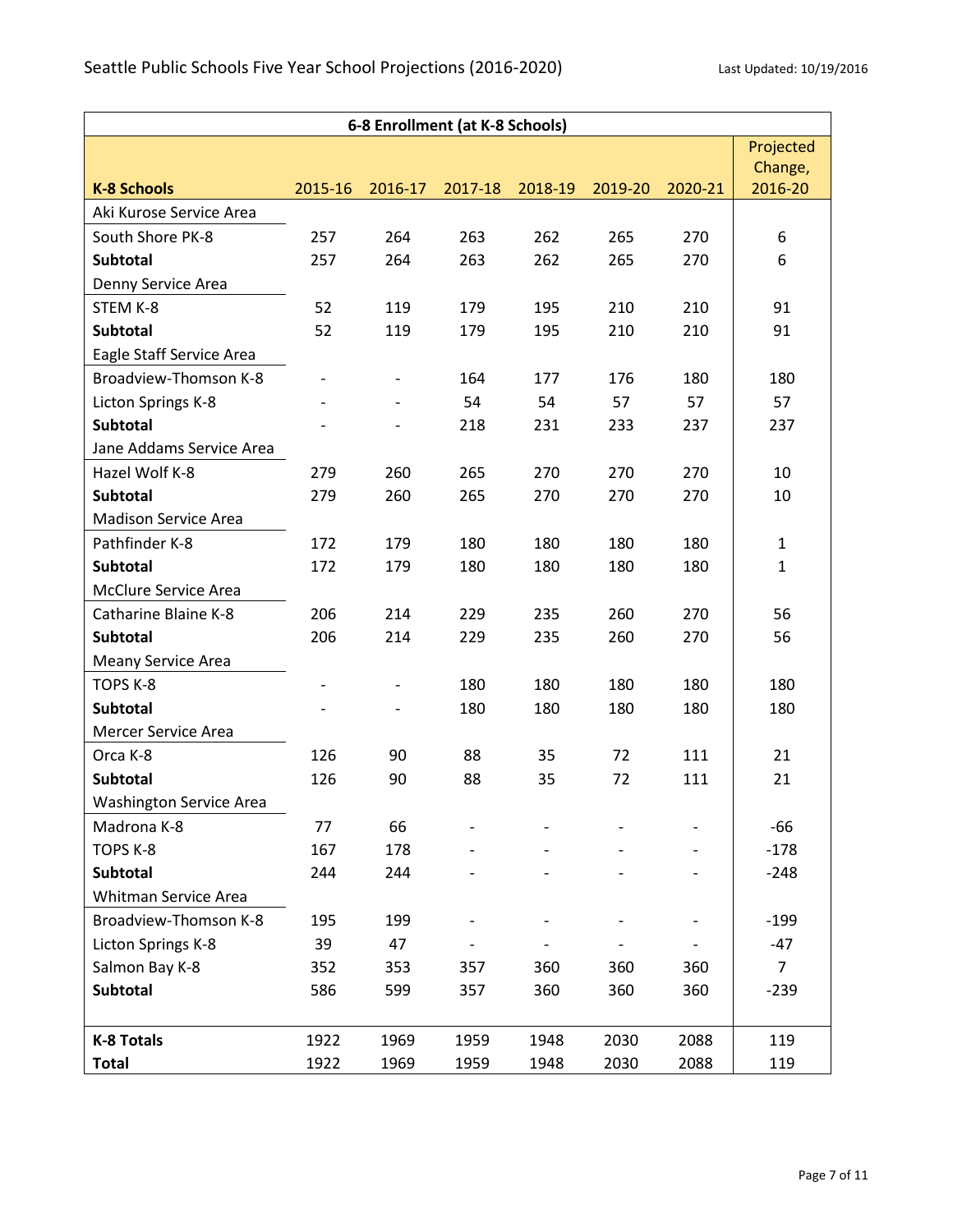|                               | K-5 Enrollment (in Service Areas) |                          |         |         |         |                          |           |  |  |
|-------------------------------|-----------------------------------|--------------------------|---------|---------|---------|--------------------------|-----------|--|--|
|                               |                                   |                          |         |         |         |                          | Projected |  |  |
|                               |                                   |                          |         |         |         |                          | Change,   |  |  |
| <b>Elementary/K-8 Schools</b> | 2015-16                           | 2016-17                  | 2017-18 | 2018-19 | 2019-20 | 2020-21                  | 2016-20   |  |  |
| Aki Kurose Service Area       |                                   |                          |         |         |         |                          |           |  |  |
| Dunlap                        | 300                               | 280                      | 289     | 305     | 311     | 324                      | 44        |  |  |
| Emerson                       | 314                               | 316                      | 351     | 373     | 405     | 436                      | 120       |  |  |
| <b>Graham Hill</b>            | 351                               | 360                      | 361     | 335     | 351     | 339                      | $-21$     |  |  |
| Martin Luther King, Jr.       | 323                               | 312                      | 300     | 292     | 294     | 291                      | $-21$     |  |  |
| <b>Rainier View</b>           | 236                               | 229                      | 255     | 269     | 305     | 329                      | 100       |  |  |
| South Shore PK-8              | 361                               | 366                      | 388     | 408     | 419     | 419                      | 53        |  |  |
| Wing Luke                     | 361                               | 348                      | 325     | 315     | 292     | 308                      | $-40$     |  |  |
| <b>Subtotal</b>               | 2246                              | 2211                     | 2269    | 2297    | 2377    | 2446                     | 235       |  |  |
| Denny Service Area            |                                   |                          |         |         |         |                          |           |  |  |
| <b>Arbor Heights</b>          | 408                               | 428                      | 427     | 421     | 410     | 408                      | $-20$     |  |  |
| Concord Intl                  | 401                               | 369                      | 379     | 380     | 371     | 349                      | $-20$     |  |  |
| <b>Highland Park</b>          | 355                               | 360                      | 353     | 349     | 340     | 341                      | $-19$     |  |  |
| Roxhill                       | 305                               | 305                      | 331     | 350     | 349     | 353                      | 48        |  |  |
| Sanislo                       |                                   |                          | 280     | 261     | 261     | 249                      | 249       |  |  |
| STEM K-8                      | 353                               | 362                      | 360     | 332     | 304     | 304                      | $-58$     |  |  |
| West Seattle ES               | 416                               | 433                      | 439     | 460     | 457     | 466                      | 33        |  |  |
| Subtotal                      | 2238                              | 2257                     | 2569    | 2553    | 2492    | 2470                     | 213       |  |  |
| Eagle Staff Service Area      |                                   |                          |         |         |         |                          |           |  |  |
| Broadview-Thomson K-8         |                                   |                          | 443     | 435     | 430     | 424                      | 424       |  |  |
| Daniel Bagley                 |                                   |                          | 426     | 424     | 421     | 416                      | 416       |  |  |
| Greenwood                     |                                   |                          | 338     | 314     | 316     | 308                      | 308       |  |  |
| Licton Springs K-8            |                                   | $\overline{\phantom{a}}$ | 102     | 99      | 98      | 98                       | 98        |  |  |
| Northgate                     |                                   |                          | 265     | 262     | 277     | 284                      | 284       |  |  |
| <b>Subtotal</b>               |                                   |                          | 1574    | 1534    | 1542    | 1530                     | 1530      |  |  |
| Eckstein Service Area         |                                   |                          |         |         |         |                          |           |  |  |
| <b>Bryant</b>                 | 592                               | 592                      | 588     | 567     | 573     | 562                      | $-30$     |  |  |
| Laurelhurst                   | 432                               | 416                      | 397     | 391     | 375     | 365                      | $-51$     |  |  |
| <b>Olympic View</b>           | 453                               | 484                      | 476     | 455     | 434     | 403                      | $-81$     |  |  |
| Sand Point                    | 256                               | 241                      | 253     | 238     | 221     | 227                      | $-14$     |  |  |
| <b>Thornton Creek</b>         | 415                               | 445                      | 485     | 536     | 565     | 590                      | 145       |  |  |
| View Ridge                    | 591                               | 570                      | 534     | 509     | 460     | 438                      | $-132$    |  |  |
| Wedgwood                      | 482                               | 486                      | 472     | 441     | 397     | 370                      | $-116$    |  |  |
| <b>Subtotal</b>               | 3221                              | 3234                     | 3205    | 3137    | 3025    | 2955                     | $-279$    |  |  |
| Hamilton Service Area         |                                   |                          |         |         |         |                          |           |  |  |
| B. F. Day                     | 285                               | 290                      | 293     | 338     | 377     | 399                      | 109       |  |  |
| Cascadia (at Lincoln)         | 753                               | 770                      |         |         |         | $\overline{\phantom{a}}$ | $-770$    |  |  |
| Cascadia                      | $\overline{\phantom{a}}$          |                          | 799     | 806     | 791     | 802                      | 802       |  |  |
| Green Lake                    | 334                               | 408                      | 400     | 388     | 373     | 348                      | $-60$     |  |  |
| John Stanford Intl            | 457                               | 441                      | 423     | 428     | 424     | 420                      | $-21$     |  |  |
| McDonald Intl                 | 453                               | 473                      | 468     | 458     | 428     | 422                      | $-51$     |  |  |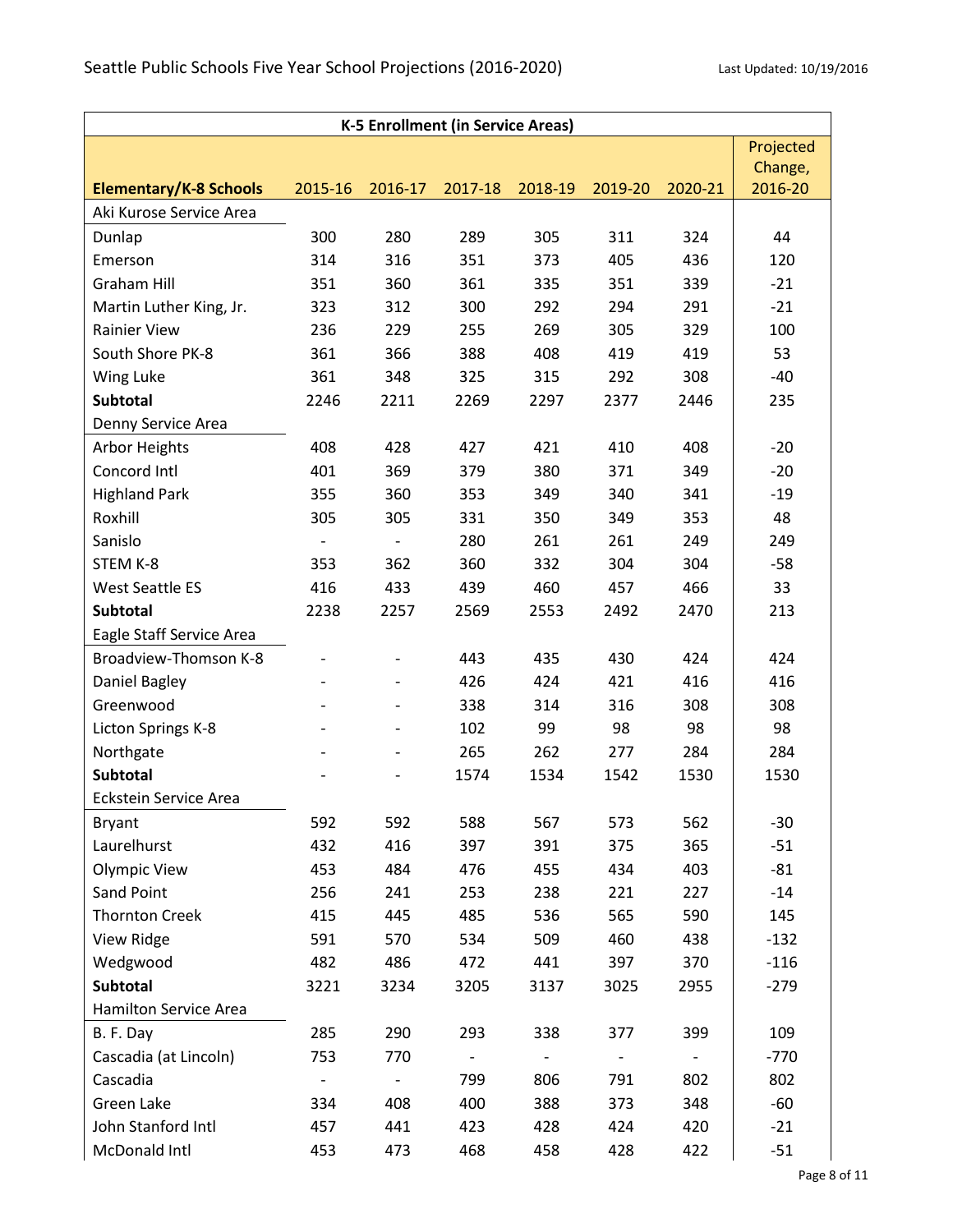| Seattle Public Schools Five Year School Projections (2016-2020) |                              |      |                          |                          |                          |                          | Last Updated: 10/19/20 |  |
|-----------------------------------------------------------------|------------------------------|------|--------------------------|--------------------------|--------------------------|--------------------------|------------------------|--|
| West Woodland                                                   | 532                          | 557  | 591                      | 604                      | 626                      | 623                      | 66                     |  |
| <b>Subtotal</b>                                                 | 2814                         | 2939 | 2974                     | 3022                     | 3019                     | 3014                     | 75                     |  |
| Jane Addams Service Area                                        |                              |      |                          |                          |                          |                          |                        |  |
| Cedar Park                                                      | $\qquad \qquad \blacksquare$ |      | 328                      | 347                      | 359                      | 375                      | 375                    |  |
| Hazel Wolf K-8                                                  | 477                          | 451  | 456                      | 456                      | 456                      | 456                      | 5                      |  |
| John Rogers                                                     | 390                          | 389  | 251                      | 246                      | 244                      | 233                      | $-156$                 |  |
| <b>Olympic Hills</b>                                            | 294                          | 325  | 197                      | 237                      | 276                      | 326                      | $\mathbf 1$            |  |
| Sacajawea                                                       | 232                          | 253  | 268                      | 282                      | 294                      | 299                      | 46                     |  |
| Subtotal                                                        | 1393                         | 1418 | 1500                     | 1568                     | 1629                     | 1689                     | 271                    |  |
| <b>Madison Service Area</b>                                     |                              |      |                          |                          |                          |                          |                        |  |
| Alki                                                            | 413                          | 395  | 375                      | 351                      | 326                      | 279                      | $-116$                 |  |
| <b>Fairmount Park</b>                                           | 474                          | 495  | 478                      | 482                      | 468                      | 450                      | $-45$                  |  |
| Gatewood                                                        | 430                          | 416  | 415                      | 424                      | 427                      | 422                      | 6                      |  |
| Genesee Hill                                                    | 643                          | 676  | 726                      | 730                      | 725                      | 730                      | 54                     |  |
| Lafayette                                                       | 480                          | 472  | 446                      | 429                      | 434                      | 447                      | $-25$                  |  |
| Pathfinder K-8                                                  | 334                          | 319  | 313                      | 308                      | 304                      | 304                      | $-15$                  |  |
| Sanislo                                                         | 273                          | 275  | $\overline{\phantom{a}}$ | $\overline{\phantom{a}}$ | $\overline{\phantom{a}}$ | $\overline{\phantom{a}}$ | $-275$                 |  |
| <b>Subtotal</b>                                                 | 3047                         | 3048 | 2753                     | 2724                     | 2720                     | 2632                     | $-416$                 |  |
| McClure Service Area                                            |                              |      |                          |                          |                          |                          |                        |  |
| Catharine Blaine K-8                                            | 530                          | 549  | 572                      | 583                      | 605                      | 609                      | 60                     |  |
| Coe                                                             | 545                          | 552  | 560                      | 550                      | 551                      | 548                      | $-4$                   |  |
| John Hay                                                        | 500                          | 511  | 519                      | 545                      | 582                      | 602                      | 91                     |  |
| Lawton                                                          | 426                          | 446  | 513                      | 553                      | 595                      | 641                      | 195                    |  |
| Queen Anne                                                      | 428                          | 426  | 442                      | 437                      | 452                      | 452                      | 26                     |  |
| Subtotal                                                        | 2429                         | 2484 | 2606                     | 2668                     | 2785                     | 2852                     | 368                    |  |
| <b>Meany Service Area</b>                                       |                              |      |                          |                          |                          |                          |                        |  |
| Leschi                                                          |                              |      | 381                      | 377                      | 385                      | 397                      | 397                    |  |
| Lowell                                                          |                              |      | 349                      | 385                      | 413                      | 439                      | 439                    |  |
| Madrona K-8                                                     |                              |      | 275                      | 297                      | 320                      | 338                      | 338                    |  |
| McGilvra                                                        |                              |      | 273                      | 271                      | 257                      | 253                      | 253                    |  |
| Montlake                                                        |                              |      | 259                      | 263                      | 260                      | 258                      | 258                    |  |
| Stevens                                                         |                              |      | 283                      | 251                      | 212                      | 202                      | 202                    |  |
| TOPS K-8                                                        |                              |      | 298                      | 304                      | 304                      | 304                      | 304                    |  |
| Subtotal                                                        |                              |      | 2118                     | 2148                     | 2151                     | 2191                     | 2191                   |  |
| Mercer Service Area                                             |                              |      |                          |                          |                          |                          |                        |  |
| Beacon Hill Intl                                                | 459                          | 438  | 422                      | 407                      | 400                      | 384                      | $-54$                  |  |
| Dearborn Park Intl                                              | 373                          | 372  | 377                      | 368                      | 354                      | 344                      | $-28$                  |  |
| Hawthorne                                                       | 391                          | 396  | 388                      | 384                      | 382                      | 382                      | $-14$                  |  |
| Kimball                                                         | 429                          | 417  | 425                      | 409                      | 414                      | 406                      | $-11$                  |  |
| Maple                                                           | 480                          | 490  | 508                      | 522                      | 536                      | 519                      | 29                     |  |
| Orca K-8                                                        | 289                          | 292  | 304                      | 304                      | 304                      | 304                      | 12                     |  |
| Van Asselt                                                      | 511                          | 476  | 484                      | 480                      | 493                      | 490                      | 14                     |  |
| Subtotal                                                        | 2932                         | 2881 | 2908                     | 2874                     | 2883                     | 2829                     | $-52$                  |  |
| Washington Service Area                                         |                              |      |                          |                          |                          |                          |                        |  |
| <b>Bailey Gatzert</b>                                           | 295                          | 297  | 284                      | 274                      | 264                      | 253                      | $-44$                  |  |
|                                                                 |                              |      |                          |                          |                          |                          |                        |  |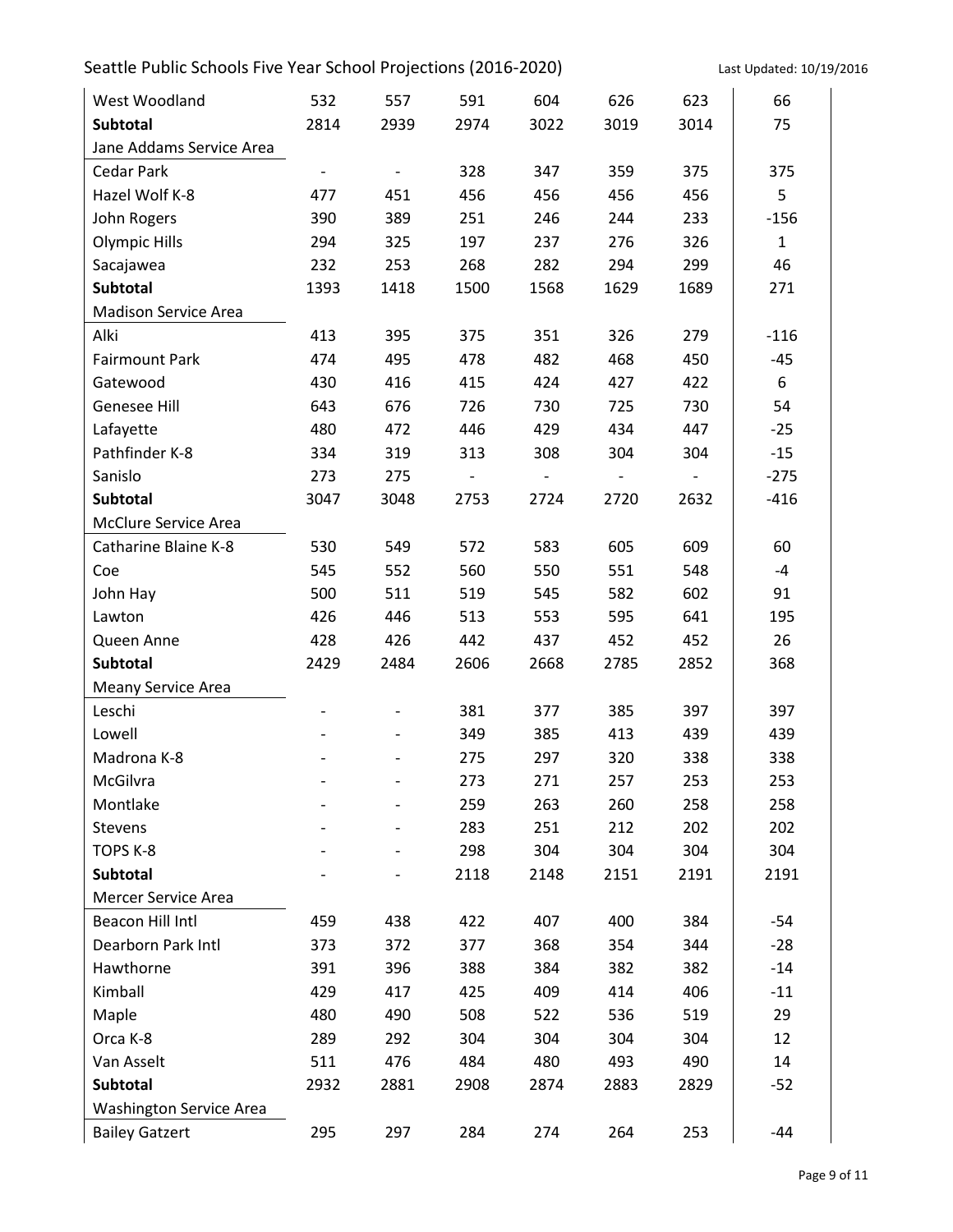## Seattle Public Schools Five Year School Projections (2016-2020) Last Updated: 10/19/2016

| John Muir                    | 396   | 402   | 387                      | 393                      | 416   | 414                      | 12      |
|------------------------------|-------|-------|--------------------------|--------------------------|-------|--------------------------|---------|
| Leschi                       | 368   | 380   |                          |                          |       |                          | $-380$  |
| Lowell                       | 314   | 320   |                          |                          |       |                          | $-320$  |
| Madrona K-8                  | 212   | 249   |                          |                          |       | $\overline{\phantom{0}}$ | $-249$  |
| McGilvra                     | 275   | 288   |                          |                          |       | $\overline{\phantom{0}}$ | $-288$  |
| Montlake                     | 264   | 261   |                          |                          |       |                          | $-261$  |
| Stevens                      | 337   | 306   |                          |                          |       |                          | $-306$  |
| <b>Thurgood Marshall</b>     | 528   | 548   | 509                      | 478                      | 455   | 431                      | $-117$  |
| TOPS K-8                     | 317   | 303   |                          | $\overline{a}$           |       | $\overline{a}$           | $-303$  |
| <b>Subtotal</b>              | 3306  | 3354  | 1180                     | 1145                     | 1135  | 1098                     | $-2256$ |
| Whitman Service Area         |       |       |                          |                          |       |                          |         |
| Adams                        | 544   | 554   | 555                      | 552                      | 553   | 544                      | $-10$   |
| Broadview-Thomson K-8        | 417   | 432   |                          | $\overline{a}$           |       |                          | $-432$  |
| Daniel Bagley                | 432   | 435   | $\overline{\phantom{0}}$ |                          |       |                          | $-435$  |
| Greenwood                    | 346   | 343   | $\qquad \qquad -$        | $\overline{\phantom{a}}$ | -     | $\overline{\phantom{a}}$ | $-343$  |
| Licton Springs K-8           | 99    | 102   |                          |                          |       |                          | $-102$  |
| Loyal Heights                | 427   | 418   | 407                      | 420                      | 443   | 462                      | 44      |
| North Beach                  | 293   | 313   | 332                      | 332                      | 362   | 357                      | 44      |
| Northgate                    | 242   | 249   |                          |                          |       |                          | $-249$  |
| Salmon Bay K-8               | 318   | 307   | 304                      | 304                      | 304   | 304                      | $-3$    |
| Viewlands                    | 383   | 397   | 433                      | 436                      | 446   | 450                      | 53      |
| Whittier                     | 469   | 471   | 463                      | 406                      | 383   | 357                      | $-114$  |
| <b>Subtotal</b>              | 3970  | 4021  | 2494                     | 2450                     | 2491  | 2474                     | 14      |
|                              |       |       |                          |                          |       |                          |         |
| <b>Elementary/K-8 Totals</b> | 27596 | 27847 | 28150                    | 28120                    | 28213 | 28180                    | 333     |
| <b>Total</b>                 | 27596 | 27847 | 28150                    | 28120                    | 28213 | 28180                    | 333     |
|                              |       |       |                          |                          |       |                          |         |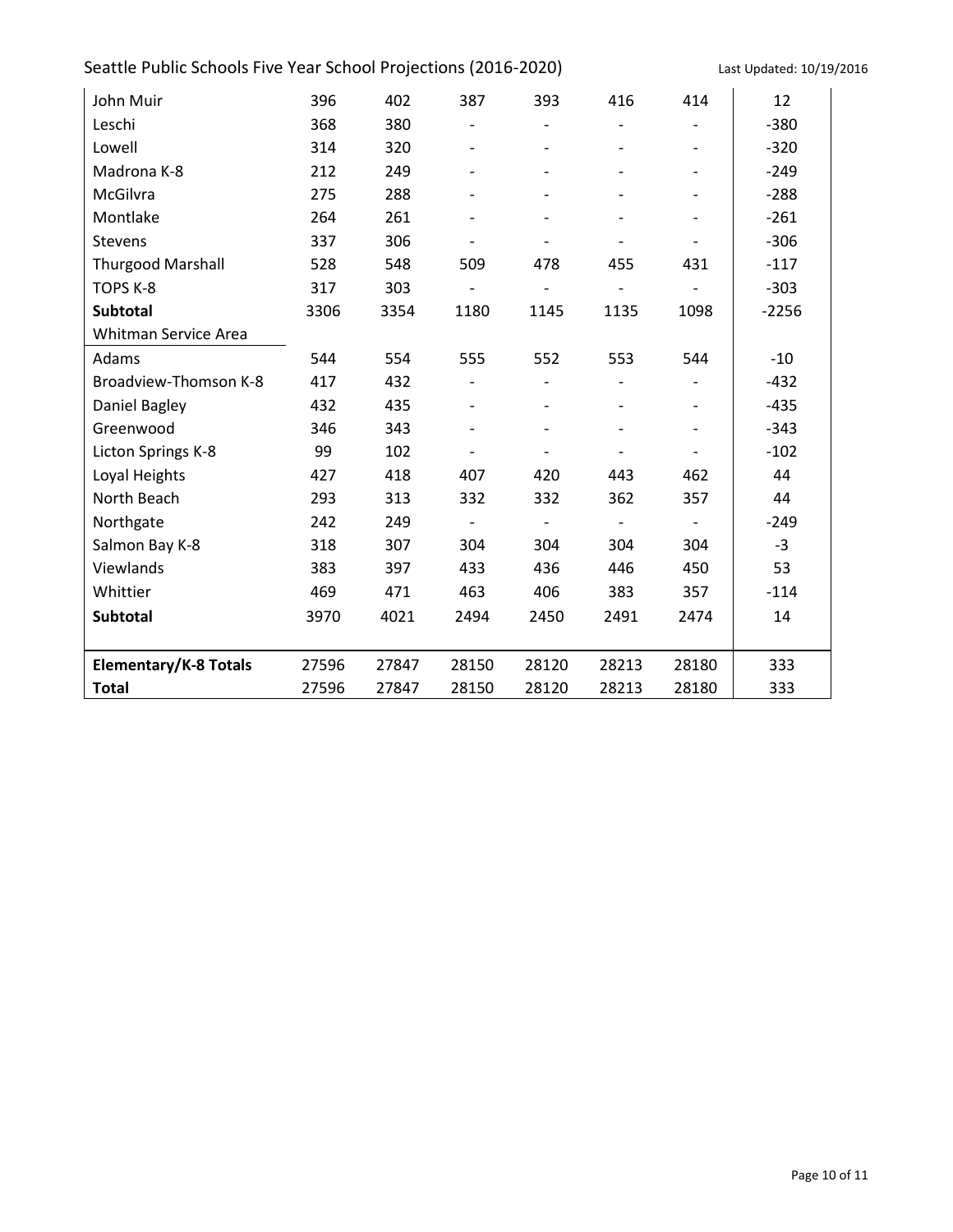### **HCC Assumptions:**

- Program locations were modeled to continue current placement. Highly Capable Cohort (HCC) rates were calculated based on historic growth. Additionally, HCC students are typically assigned to their pathway school and thus were removed from the projections for their attendance area schools.
- Madison was assumed to draw all West Seattle HCC students (within the Madison and Denny service areas) from Washington. Fairmount Park was assumed to draw all West Seattle HCC students (within the Madison and Denny service areas) from Thurgood Marshall.
- Eagle Staff was assumed to draw HCC students within the Whitman and Eagle Staff service areas from Hamilton. Hamilton was assumed to serve HCC students within the McClure and Hamilton service areas.
- Ingraham was assumed to draw no more than 90 HCC 9<sup>th</sup> grade students, until additional capacity comes online in 2019.

|                                | <b>HCC Enrollment</b> |                          |                          |         |         |         |           |  |  |  |
|--------------------------------|-----------------------|--------------------------|--------------------------|---------|---------|---------|-----------|--|--|--|
|                                |                       |                          |                          |         |         |         | Projected |  |  |  |
|                                |                       |                          |                          |         |         |         | Change,   |  |  |  |
| <b>High Schools</b>            | 2015-16               | 2016-17                  | 2017-18                  | 2018-19 | 2019-20 | 2020-21 | 2016-20   |  |  |  |
| Garfield                       | 508                   | 585                      | 752                      | 914     | 1101    | 1348    | 763       |  |  |  |
| Ingraham                       | 283                   | 351                      | 363                      | 363     | 393     | 398     | 47        |  |  |  |
| <b>Subtotal</b>                | 791                   | 936                      | 1115                     | 1277    | 1494    | 1746    | 810       |  |  |  |
|                                |                       |                          |                          |         |         |         |           |  |  |  |
| <b>Middle Schools</b>          | 2015-16               | 2016-17                  | 2017-18                  | 2018-19 | 2019-20 | 2020-21 |           |  |  |  |
| Eagle Staff                    |                       |                          | 296                      | 329     | 353     | 376     | 376       |  |  |  |
| Hamilton                       | 552                   | 624                      | 379                      | 409     | 436     | 469     | $-155$    |  |  |  |
| Jane Addams                    | 285                   | 324                      | 360                      | 399     | 454     | 461     | 137       |  |  |  |
| Madison                        |                       | 40                       | 112                      | 189     | 235     | 247     | 207       |  |  |  |
| Washington                     | 340                   | 380                      | 406                      | 430     | 420     | 400     | 20        |  |  |  |
| <b>Subtotal</b>                | 1177                  | 1368                     | 1553                     | 1756    | 1898    | 1953    | 585       |  |  |  |
|                                |                       |                          |                          |         |         |         |           |  |  |  |
| <b>Elementary/K-8 Schools</b>  | 2015-16               | 2016-17                  | 2017-18                  | 2018-19 | 2019-20 | 2020-21 |           |  |  |  |
| <b>Hamilton Service Area</b>   |                       |                          |                          |         |         |         |           |  |  |  |
| Cascadia (at Lincoln)          | 753                   | 770                      | $\overline{\phantom{0}}$ |         |         |         | $-770$    |  |  |  |
| Cascadia                       |                       | $\overline{\phantom{a}}$ | 799                      | 806     | 791     | 802     | 802       |  |  |  |
| <b>Subtotal</b>                | 753                   | 770                      | 799                      | 806     | 791     | 802     | 32        |  |  |  |
| <b>Madison Service Area</b>    |                       |                          |                          |         |         |         |           |  |  |  |
| Fairmount Park                 | 163                   | 151                      | 173                      | 169     | 173     | 175     | 24        |  |  |  |
| <b>Subtotal</b>                | 163                   | 151                      | 173                      | 169     | 173     | 175     | 24        |  |  |  |
| <b>Washington Service Area</b> |                       |                          |                          |         |         |         |           |  |  |  |
| <b>Thurgood Marshall</b>       | 320                   | 321                      | 283                      | 255     | 253     | 241     | $-80$     |  |  |  |
| <b>Subtotal</b>                | 320                   | 321                      | 283                      | 255     | 253     | 241     | $-80$     |  |  |  |
|                                |                       |                          |                          |         |         |         |           |  |  |  |
| Elementary/K-8 Totals          | 1236                  | 1242                     | 1255                     | 1230    | 1217    | 1218    | $-24$     |  |  |  |
| <b>Total</b>                   | 3204                  | 3546                     | 3923                     | 4263    | 4609    | 4917    | 1371      |  |  |  |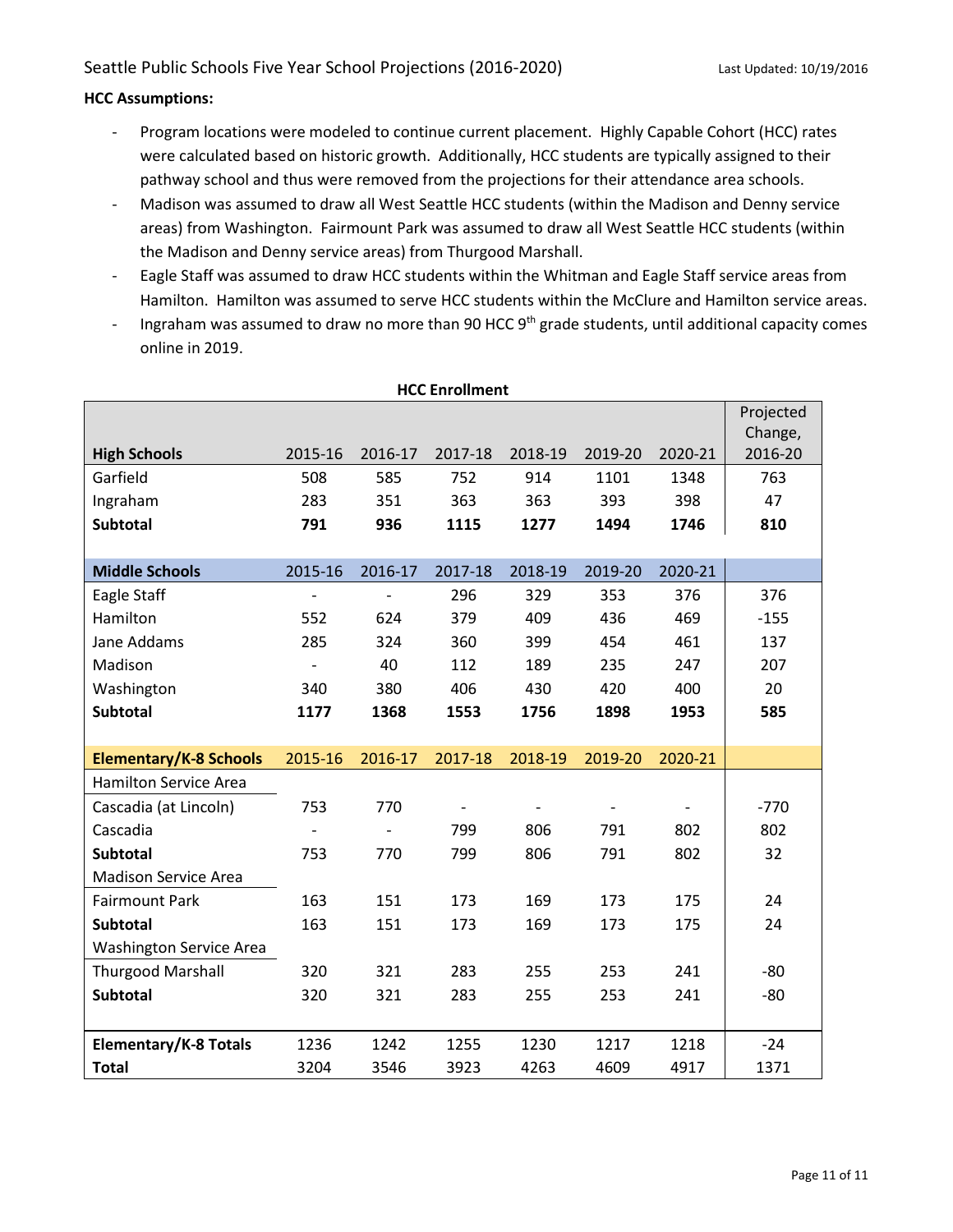|          | <b>School Name</b>                                    | <b>Site Acres</b> | Date<br>School<br>Built | School<br>Square<br>Footage<br>E | Number of<br>Classrooms<br>in School | Number of<br>Portable<br>Classrooms<br>on Site | School<br>October<br>2016<br>Student<br>(Head<br>Count)<br><b>Enrollment</b><br>J | School<br>October<br>2016<br>Special<br>Education<br>Student<br>(Head<br>Count)<br><b>Enrollment</b><br>к | SPS School<br>Square<br>Footage<br>Allocation/<br>Student<br>$E-(Kx)$ 44<br>$SF)/J-K$ | <b>Estimated</b><br>2017/2018<br><b>Right Size</b><br>Capacity |
|----------|-------------------------------------------------------|-------------------|-------------------------|----------------------------------|--------------------------------------|------------------------------------------------|-----------------------------------------------------------------------------------|-----------------------------------------------------------------------------------------------------------|---------------------------------------------------------------------------------------|----------------------------------------------------------------|
|          |                                                       |                   |                         |                                  |                                      |                                                |                                                                                   |                                                                                                           |                                                                                       |                                                                |
|          | <b>Elementary Schools</b>                             |                   |                         |                                  |                                      |                                                |                                                                                   |                                                                                                           |                                                                                       |                                                                |
| E        | Adams                                                 | 3.4               | 1989                    | 63,136                           | 21                                   | 4                                              | 573                                                                               | 63                                                                                                        | 106                                                                                   | 450                                                            |
| Ε        | Alki                                                  | 1.4               | 1954                    | 45,387                           | 16                                   | $\overline{2}$                                 | 380                                                                               | 51                                                                                                        | 116                                                                                   | 425                                                            |
| E<br>Е   | Arbor Heights<br>B.F.Day                              | 5.7<br>3.9        | 2016<br>1991            | 89,000<br>65,188                 | 35<br>24                             | $\mathbf 0$<br>0                               | 459<br>290                                                                        | 79<br>32                                                                                                  | 204<br>235                                                                            | 660<br>450                                                     |
| E.       | Bagley                                                | 3.9               | 1930                    | 38,380                           | 16                                   | 7                                              | 427                                                                               | 51                                                                                                        | 83                                                                                    | 475                                                            |
| Е        | Beacon Hill International*                            | 1.9               | 1971                    | 51,704                           | 19                                   | 0                                              | 422                                                                               | 34                                                                                                        | 121                                                                                   | 414                                                            |
| E        | Bryant                                                | 3.3               | 1926                    | 81,256                           | 26                                   | $\mathbf 0$                                    | 594                                                                               | 25                                                                                                        | 136                                                                                   | 525                                                            |
| E        | Cascadia                                              | 5.4               | 2017                    | 91,000                           |                                      |                                                |                                                                                   |                                                                                                           |                                                                                       | 660                                                            |
| E        | Cedar Park                                            | 4.4               | 1959                    | 31,312                           | 10                                   | 8                                              |                                                                                   |                                                                                                           |                                                                                       | 325                                                            |
| Ε        | Coe                                                   | 2.9               | 2003                    | 66,884                           | 24                                   | 0                                              | 560                                                                               | 62                                                                                                        | 116                                                                                   | 480                                                            |
| E<br>E   | Concord International<br>Dearborn Park International* | 3.4<br>9.5        | 1913<br>1971            | 63,278                           | 22<br>19                             | $\mathbf 0$<br>0                               | 356<br>354                                                                        | 39<br>26                                                                                                  | 182<br>154                                                                            | 414<br>391                                                     |
| E.       | Decatur                                               | 2.6               | 1961                    | 54,266<br>43,040                 | 15                                   |                                                |                                                                                   |                                                                                                           |                                                                                       | 325                                                            |
| Е        | Dunlap                                                | 4.9               | 1924                    | 73,068                           | 26                                   | 0                                              | 284                                                                               | 32                                                                                                        | 272                                                                                   | 391                                                            |
| E        | Emerson                                               | 1.8               | 1909                    | 78,804                           | 26                                   | $\mathbf 0$                                    | 288                                                                               | 41                                                                                                        | 295                                                                                   | 391                                                            |
| Ε        | <b>Fairmount Park</b>                                 | 3.1               | 1964                    | 63,658                           | 25                                   | 0                                              | 518                                                                               | 61                                                                                                        | 120                                                                                   | 500                                                            |
| E        | Gatewood                                              | 3.6               | 1991                    | 55,785                           | 20                                   | 3                                              | 388                                                                               | 37                                                                                                        | 144                                                                                   | 450                                                            |
| Ε        | Gatzert                                               | 6.8               | 1988                    | 53,001                           | 26                                   | 1                                              | 302                                                                               | 72                                                                                                        | 185                                                                                   | 368                                                            |
| E        | Genesee Hill                                          | 6.8               | 2016                    | 91,000                           | 35                                   | $\mathbf 0$                                    | 691                                                                               | 54                                                                                                        | 131                                                                                   | 660                                                            |
| Ε<br>E   | Graham Hill<br>Green Lake*                            | 4.5<br>3.4        | 1961<br>1970            | 54,410<br>47,903                 | 20<br>16                             | 3<br>3                                         | 352<br>421                                                                        | 46<br>45                                                                                                  | 156<br>110                                                                            | 368<br>425                                                     |
| Е        | Greenwood                                             | 2.8               | 1909                    | 63,985                           | 19                                   | 0                                              | 349                                                                               | 43                                                                                                        | 189                                                                                   | 375                                                            |
| E        | Hawthorne                                             | 2.6               | 1989                    | 51,170                           | 21                                   | $\mathbf 0$                                    | 385                                                                               | 39                                                                                                        | 132                                                                                   | 391                                                            |
| E        | <b>Highland Park</b>                                  | 3.7               | 1999                    | 74,192                           | 26                                   | 0                                              | 357                                                                               | 54                                                                                                        | 219                                                                                   | 414                                                            |
| E        | John Hay                                              | 3.2               | 1989                    | 51,362                           | 21                                   | 4                                              | 499                                                                               | 46                                                                                                        | 99                                                                                    | 452                                                            |
| Ε        | John Stanford International                           | 2.2               | 1906                    | 60,101                           | 19                                   | 0                                              | 431                                                                               | 28                                                                                                        | 139                                                                                   | 450                                                            |
| Ε        | Kimball*                                              | 4.8               | 1971                    | 41,549                           | 18                                   | 8                                              | 414                                                                               | 42                                                                                                        | 95                                                                                    | 460                                                            |
| E        | Lafayette                                             | 4.7               | 1950                    | 51,942                           | 24                                   | 6                                              | 448                                                                               | 49                                                                                                        | 112                                                                                   | 550                                                            |
| Е        | Laurelhurst                                           | 2.7<br>5.0        | 1928                    | 52,083                           | 18                                   | 4<br>0                                         | 403                                                                               | 40                                                                                                        | 128                                                                                   | 400                                                            |
| Е<br>E   | Lawton<br>Leschi                                      | 3.0               | 1990<br>1988            | 53,718<br>57,208                 | 21<br>21                             | $\mathbf 0$                                    | 443<br>401                                                                        | 56<br>37                                                                                                  | 118<br>143                                                                            | 452<br>391                                                     |
| Е        | Lowell                                                | 3.9               | 1919                    | 73,470                           | 26                                   | 0                                              | 330                                                                               | 74                                                                                                        | 245                                                                                   | 400                                                            |
| E        | Loyal Heights                                         | 2.9               | 1932                    | 92,000                           |                                      |                                                |                                                                                   |                                                                                                           |                                                                                       | 660                                                            |
| E        | M.L. King Jr.                                         | 3.4               | 2004                    | 71,654                           | 22                                   | 1                                              | 292                                                                               | 35                                                                                                        | 259                                                                                   | 368                                                            |
| E        | Maple*                                                | 6.7               | 1971                    | 49,730                           | 20                                   | 4                                              | 502                                                                               | 51                                                                                                        | 94                                                                                    | 575                                                            |
| Ε        | McDonald International                                | 2.2               | 1914                    | 49,431                           | 19                                   | 4                                              | 457                                                                               | 27                                                                                                        | 106                                                                                   | 450                                                            |
| E        | McGilvra                                              | 2.5               | 1913                    | 37,064                           | 10                                   | $\overline{2}$                                 | 282                                                                               | 25                                                                                                        | 130                                                                                   | 300                                                            |
| E        | Montlake                                              | 1.7               | 1924                    | 21,403                           | 8                                    | 6                                              | 264                                                                               | 19                                                                                                        | 76                                                                                    | 275                                                            |
| Е.<br>E. | Muir<br>North Beach                                   | 3.3<br>6.9        | 1991<br>1958            | 58,339<br>35,812                 | 22<br>13                             | 8                                              | 402<br>319                                                                        | 31<br>47                                                                                                  | 145<br>107                                                                            | 414<br>350                                                     |
| E.       | Northgate                                             | 5.8               | 1956                    | 42,299                           | 15                                   | 5                                              | 282                                                                               | 31                                                                                                        | 151                                                                                   | 299                                                            |
| Е        | Olympic Hills                                         | 6.5               | 2017                    | 89,000                           |                                      | 0                                              |                                                                                   |                                                                                                           |                                                                                       | 660                                                            |
| E        | Olympic View                                          | 4.3               | 1989                    | 52,792                           | 23                                   | 3                                              | 494                                                                               | 35                                                                                                        | 104                                                                                   | 475                                                            |
| Е        | Queen Anne (Old John Hay)                             | 3.0               | 1903                    | 42,446                           | 17                                   | 5                                              | 418                                                                               | 42                                                                                                        | 97                                                                                    | 425                                                            |
| E.       | <b>Rainier View</b>                                   | 8.9               | 1961                    | 36,412                           | 13                                   | 6                                              | 226                                                                               | 20                                                                                                        | 163                                                                                   | 345                                                            |
| Е        | Rogers                                                | 9.0               | 1956                    | 36,196                           | 14                                   | 5                                              | 366                                                                               | 40                                                                                                        | 93                                                                                    | 375                                                            |
| E.<br>E. | Roxhill<br>Sacajawea                                  | 2.7<br>3.8        | 1958<br>1959            | 40,619<br>37,600                 | 16<br>13                             | $\overline{\phantom{a}}$<br>5                  | 299<br>247                                                                        | 50<br>81                                                                                                  | 134<br>156                                                                            | 345<br>250                                                     |
| E        | <b>Sand Point</b>                                     | 4.3               | 1957                    | 32,433                           | 12                                   | 7                                              | 224                                                                               | 42                                                                                                        | 145                                                                                   | 300                                                            |
| E        | Sanislo*                                              | 8.5               | 1970                    | 40,347                           | 13                                   | $\overline{\mathbf{c}}$                        | 257                                                                               | 33                                                                                                        | 159                                                                                   | 295                                                            |
| E        | Schmitz Park                                          | 8.9               | 1962                    | 35,258                           | 12                                   | 11                                             |                                                                                   |                                                                                                           |                                                                                       | $\circ$                                                        |
| Е        | Stevens                                               | 2.4               | 1906                    | 67,267                           | 18                                   | 0                                              | 300                                                                               | 39                                                                                                        | 236                                                                                   | 350                                                            |
| E        | <b>Thornton Creek</b>                                 | 7.3               | 2016                    | 92,500                           | 35                                   | 0                                              | 459                                                                               | 79                                                                                                        | 213                                                                                   | 660                                                            |
| E.       | Thurgood Marshall                                     | 4.5               | 1991                    | 60,793                           | 24                                   | 3                                              | 544                                                                               | 56                                                                                                        | 108                                                                                   | 525                                                            |
| E.       | Van Asselt                                            | 10.9              | 2000                    | 104,830                          | 32                                   | 0                                              | 474                                                                               | 67                                                                                                        | 234                                                                                   | 529                                                            |
| E.       | View Ridge                                            | 9.1               | 1948                    | 61,831                           | 24                                   | 7                                              | 571                                                                               | 55                                                                                                        | 104                                                                                   | 575                                                            |
| E        | Viewlands                                             | 6.5               | 1954                    | 30,423                           | 15                                   | $\overline{11}$                                | 377                                                                               | 64                                                                                                        | 68                                                                                    | 368                                                            |
| E.<br>E  | Wedgwood<br><b>West Seattle ES</b>                    | 4.5<br>6.9        | 1955<br>1988            | 44,334<br>50,701                 | 20<br>21                             | 6<br>5                                         | 480<br>442                                                                        | 35<br>75                                                                                                  | 88<br>109                                                                             | 475<br>460                                                     |
| Е        | West Woodland                                         | 3.5               | 1991                    | 57,474                           | 22                                   | 7                                              | 545                                                                               | 62                                                                                                        | 101                                                                                   | 600                                                            |
| E        | Whittier                                              | 2.7               | 1999                    | 70,166                           | 23                                   | 0                                              | 477                                                                               | 28                                                                                                        | 147                                                                                   | 475                                                            |
| E.       | Wing Luke*                                            | 6.9               | 1971                    | 50,518                           | 18                                   | 1                                              | 356                                                                               | 42                                                                                                        | 142                                                                                   | 368                                                            |
|          | <b>Elementary School Totals</b>                       |                   |                         | 3,142,302                        |                                      |                                                | 22,475                                                                            | 2,569                                                                                                     | 139                                                                                   | 26,168                                                         |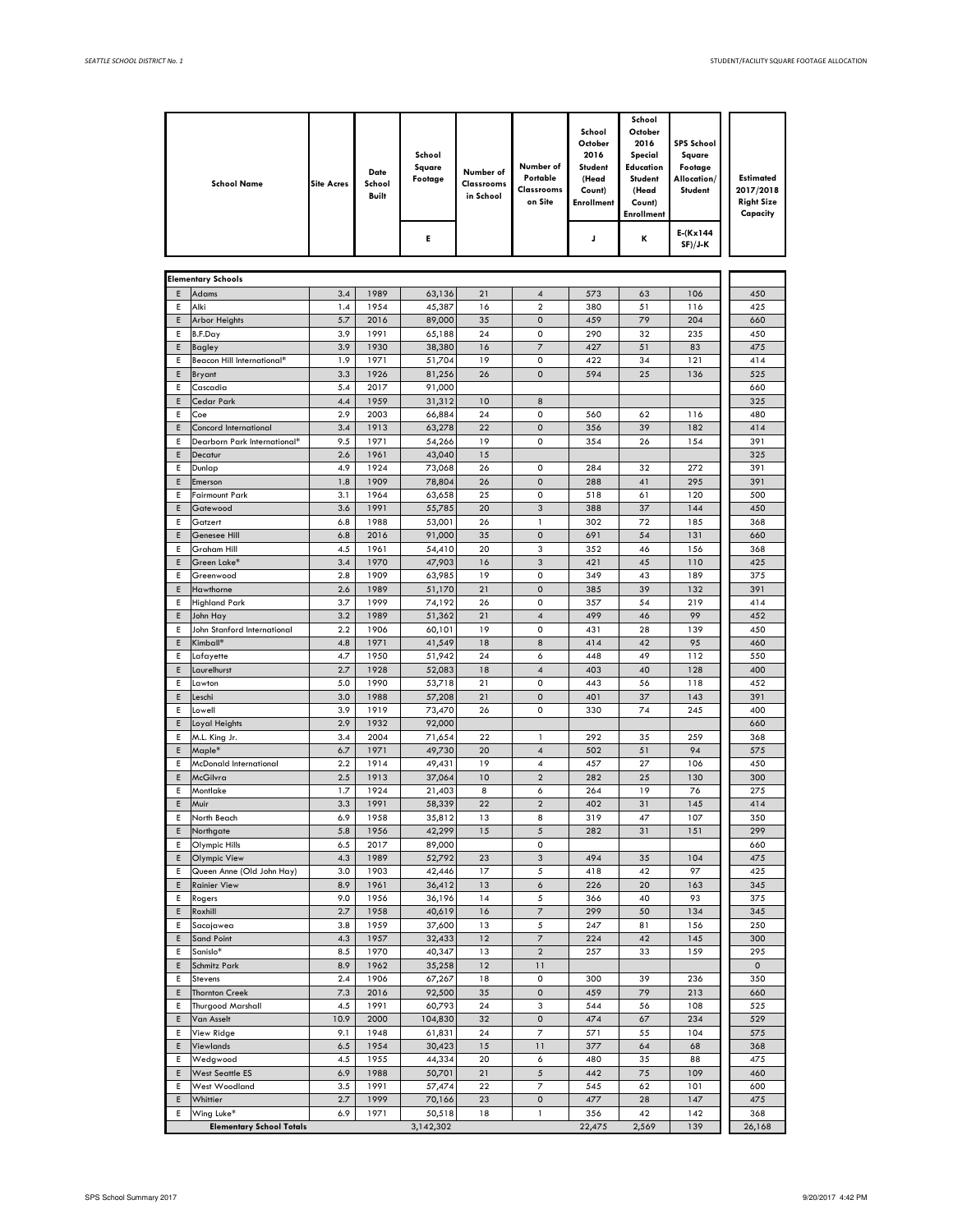|              | <b>School Name</b><br>K-8 Schools                                          | <b>Site Acres</b> | Date<br>School<br>Built | School<br>Square<br>Footage | Number of<br>Classrooms<br>in School | Number of<br>Portable<br>Classrooms<br>on Site | School<br>October<br>2016<br>Student<br>(Head<br>Count)<br><b>Enrollment</b> | School<br>October<br>2016<br>Special<br>Education<br>Student<br>(Head<br>Count)<br><b>Enrollment</b> | SPS School<br>Square<br>Footage<br>Allocation/<br>Student | <b>Estimated</b><br>2017/2018<br><b>Right Size</b><br>Capacity |
|--------------|----------------------------------------------------------------------------|-------------------|-------------------------|-----------------------------|--------------------------------------|------------------------------------------------|------------------------------------------------------------------------------|------------------------------------------------------------------------------------------------------|-----------------------------------------------------------|----------------------------------------------------------------|
| $K-8$        |                                                                            | 8.0               | 1952                    |                             | 27                                   |                                                | 771                                                                          | 89                                                                                                   | 130                                                       | 704                                                            |
|              | Blaine                                                                     |                   | 1963                    | 101,584                     |                                      | 7                                              |                                                                              |                                                                                                      |                                                           |                                                                |
| K-8          | <b>Boren STEM</b>                                                          | 15.0              |                         | 119,514                     | 37<br>40                             | 6<br>$\mathbf{1}$                              | 470                                                                          | 57<br>98                                                                                             | 270<br>225                                                | 755                                                            |
| $K-8$        | <b>Broadview-Thomson</b>                                                   | 9.3               | 1963                    | 129,984                     |                                      |                                                | 613                                                                          |                                                                                                      |                                                           | 668                                                            |
| $K-8$        | Cooper (Pathfinder)<br>Hazel Wolf                                          | 13.9              | 1999                    | 72,861                      | 26                                   | 1<br>$\pmb{0}$                                 | 492                                                                          | 111<br>70                                                                                            | 149<br>113                                                | 477<br>704                                                     |
| $K-8$        |                                                                            | 3.2               | 2016<br>2017            | 83,000                      | 36                                   | 0                                              | 713                                                                          |                                                                                                      |                                                           |                                                                |
| K-8<br>$K-8$ | Licton Springs<br>Madrona                                                  | 1.8               | 2002                    | 68,127                      | 25                                   | $\pmb{0}$                                      | 297                                                                          | 42                                                                                                   | 243                                                       | 150<br>437                                                     |
| K-8          | Monroe (Salmon Bay)                                                        | 4.2               | 1931                    | 117,116                     | 30                                   | 0                                              | 658                                                                          | 128                                                                                                  | 186                                                       | 702                                                            |
| $K-8$        | Seward (TOPS)                                                              | 1.8               | 1893                    | 95,501                      | 24                                   | $\mathbf 0$                                    | 471                                                                          | 63                                                                                                   | 212                                                       | 477                                                            |
| $K-8$        | South Shore                                                                | 11.4              | 2009                    | 138,859                     | 41                                   | 0                                              | 613                                                                          | 73                                                                                                   | 238                                                       | 762                                                            |
| $K-8$        | Whitworth (Orca)                                                           | 3.4               | 1989                    | 59,505                      | 25                                   | $\mathbf 0$                                    | 371                                                                          | 27                                                                                                   | 162                                                       | 487                                                            |
|              | K-8 School Totals                                                          |                   |                         | 986,051                     |                                      |                                                | 5469                                                                         | 758                                                                                                  | 186                                                       | 6323                                                           |
|              |                                                                            |                   |                         |                             |                                      |                                                |                                                                              |                                                                                                      |                                                           |                                                                |
|              | Middle Schools                                                             |                   |                         |                             |                                      |                                                |                                                                              |                                                                                                      |                                                           |                                                                |
| M            | Aki Kurose                                                                 | 4.8               | 1952                    | 171,393                     | 41                                   | $\overline{2}$                                 | 741                                                                          | 113                                                                                                  | 247                                                       | 892                                                            |
| M            | David T. Denny International                                               | 17.4              | 2011                    | 138,778                     | 51                                   | 0                                              | 827                                                                          | 170                                                                                                  | 174                                                       | 963                                                            |
| M            | Eckstein                                                                   | 13.9              | 1950                    | 177,977                     | 41                                   | 1                                              | 980                                                                          | 102                                                                                                  | 186                                                       | 1,060                                                          |
| M            | Hamilton                                                                   | 2.0               | 1926                    | 124,865                     | 43                                   | 0                                              | 1,203                                                                        | 111                                                                                                  | 100                                                       | 985                                                            |
| M            | Jane Addams MS                                                             | 18.0              | 1949                    | 160,645                     | 36                                   | $\overline{4}$                                 | 930                                                                          | 111                                                                                                  | 177                                                       | 988                                                            |
| M            | Madison                                                                    | 7.9               | 1929                    | 153,517                     | 40                                   | 0                                              | 866                                                                          | 107                                                                                                  | 182                                                       | 980                                                            |
| M            | McClure                                                                    | 2.3               | 1964                    | 92,727                      | 28                                   | $\overline{2}$                                 | 552                                                                          | 77                                                                                                   | 172                                                       | 632                                                            |
| M            | Meany                                                                      | 4.1               | 1955                    | 126,351                     |                                      |                                                |                                                                              |                                                                                                      |                                                           | 850                                                            |
| M            | Mercer International                                                       | 8.4               | 1957                    | 122,313                     | 39                                   | 18                                             | 1,181                                                                        | 146                                                                                                  | 98                                                        | 1,038                                                          |
| M            | Robert Eagle Staff MS                                                      | 11.5              | 2017                    | 140,000                     |                                      |                                                |                                                                              |                                                                                                      |                                                           | 850                                                            |
| $\mathsf{M}$ | Washington                                                                 | 10.9              | 1963                    | 136,368                     | 38                                   | 14                                             | 1,090                                                                        | 104                                                                                                  | 123                                                       | 1,179                                                          |
| M            | Whitman                                                                    | 14.6              | 1959                    | 134,056                     | 37                                   | 16                                             | 855                                                                          | 114                                                                                                  | 159                                                       | 1,138                                                          |
|              | <b>Middle School Totals</b>                                                |                   |                         | 1,412,639                   |                                      |                                                | 9,225                                                                        | 1,155                                                                                                | 154                                                       | 11,555                                                         |
|              |                                                                            |                   |                         |                             |                                      |                                                |                                                                              |                                                                                                      |                                                           |                                                                |
|              | High Schools                                                               |                   |                         |                             |                                      |                                                |                                                                              |                                                                                                      |                                                           |                                                                |
| н            | <b>Ballard</b>                                                             | 12.3              | 1999                    | 242,795                     | 69                                   | $\overline{4}$                                 | 1798                                                                         | 181                                                                                                  | 134                                                       | 1,607                                                          |
| н            | Chief Sealth International                                                 | 17.4              | 1957                    | 223,154                     | 60                                   | 6                                              | 1090                                                                         | 183                                                                                                  | 217                                                       | 1,285                                                          |
| н            | Cleveland                                                                  | 8.5               | 1927                    | 161,731                     | 46                                   | $\pmb{0}$                                      | 844                                                                          | 76                                                                                                   | 196                                                       | 926                                                            |
| н            | Franklin                                                                   | 8.7               | 1912                    | 269,201                     | 58                                   | 0                                              | 1237                                                                         | 122                                                                                                  | 226                                                       | 1,397                                                          |
| н            | Garfield                                                                   | 9.0               | 1923                    | 244,177                     | 62                                   | $\pmb{4}$                                      | 1716                                                                         | 119                                                                                                  | 142                                                       | 1,594                                                          |
| н            | Horace Mann (Nova Alt.)                                                    | 1.76              | 1902                    | 48,877                      | 23                                   | $\mathbf 0$                                    | 337                                                                          | 82                                                                                                   | 145                                                       | 510                                                            |
| н            | Ingraham                                                                   | 28.2              | 1959                    | 232,099                     | 61                                   | $\pmb{4}$                                      | 1305                                                                         | 171                                                                                                  | 183                                                       | 1,194                                                          |
| н            | Lincoln (opens 2019)                                                       | 6.7               | 1907                    | 257,157                     |                                      |                                                |                                                                              |                                                                                                      |                                                           | 1600                                                           |
| н            | Nathan Hale                                                                | 18.4              | 1963                    | 235,078                     | 54                                   | 8                                              | 1147                                                                         | 190                                                                                                  | 217                                                       | 1,158                                                          |
| н            | Rainier Beach                                                              | 21.5              | 1961                    | 182,589                     | 49                                   | $\overline{2}$                                 | 680                                                                          | 99                                                                                                   | 290                                                       | 1,176                                                          |
| н            | Roosevelt                                                                  | 9.2               | 1922                    | 269,297                     | 72                                   | 6                                              | 1715                                                                         | 137                                                                                                  | 158                                                       | 1,715                                                          |
| н            | The Center School (Leased site)                                            |                   |                         | 17,500                      | 12                                   | 0                                              | 221                                                                          | 43                                                                                                   |                                                           | 300                                                            |
|              | West Seattle High School                                                   | 8.0               | 1917                    | 208,981<br>2,335,479        | 46                                   | $\mathbf 0$                                    | 949                                                                          | 136                                                                                                  | 233<br>184                                                | 1,215                                                          |
|              | <b>High School Totals</b>                                                  |                   |                         |                             |                                      |                                                | 13039                                                                        | 1539                                                                                                 |                                                           | 15,677                                                         |
|              | Service Schools, Schools at Interim Sites, Closed Schools, and Admin Bldg. |                   |                         |                             |                                      |                                                |                                                                              |                                                                                                      |                                                           |                                                                |
| Е            | Cedar Park (Olympic Hills)                                                 | 4.4               | 1959                    | 31,312                      | 10                                   | 8                                              | 353                                                                          | 50                                                                                                   | 80                                                        |                                                                |
|              | Columbia (Interagency)                                                     | 3.2               | 1922                    | 32,332                      |                                      | 1                                              |                                                                              |                                                                                                      |                                                           |                                                                |
|              | Columbia Annex (closed/leased                                              | 1.0               | 1944                    | 7,648                       |                                      | 0                                              |                                                                              |                                                                                                      |                                                           |                                                                |
| Е            | E. C. Hughes (opens in 2018)                                               | 3.7               | 1926                    | 45,441                      |                                      | 8                                              |                                                                              |                                                                                                      |                                                           |                                                                |
|              | John Marshall (Loyal Heights)                                              | 3.2               | 1927                    | 87,927                      | 38                                   | 0                                              | 411                                                                          | 31                                                                                                   | 220                                                       |                                                                |
|              | John Stanford Center                                                       | 12.1              | 2002                    | 350,000                     |                                      | 0                                              |                                                                              |                                                                                                      |                                                           |                                                                |
|              | Lincoln (Cascadia)                                                         | 6.7               | 1907                    | 257,157                     |                                      | 0                                              | 754                                                                          | 59                                                                                                   |                                                           |                                                                |
|              | Lincoln (Licton Springs)                                                   |                   |                         |                             |                                      | 0                                              | 131                                                                          | 43                                                                                                   |                                                           |                                                                |
| E            | Magnolia (opens in 2019)                                                   | 2.5               | 1927                    | 46,320                      |                                      | 0                                              |                                                                              |                                                                                                      |                                                           |                                                                |
|              | Memorial Stadium                                                           | 9.9               | 1947                    | 163,290                     |                                      | 0                                              |                                                                              |                                                                                                      |                                                           |                                                                |
|              | North Queen Anne (CPPP)                                                    | 2.3               | 1914                    | 21,257                      | 9                                    | 0                                              | 158                                                                          | 22                                                                                                   | 133                                                       |                                                                |
|              | Old Van Asselt (admin)                                                     |                   | 1950                    | 55,545                      |                                      | 0                                              |                                                                              |                                                                                                      |                                                           |                                                                |
|              | Old Van Asselt (closed/vacant)                                             | 11.4              | 1909                    | 13,681                      |                                      | $\mathsf{O}\xspace$                            |                                                                              |                                                                                                      |                                                           |                                                                |
|              | Queen Anne Gym (Interagency                                                | 0.95              | 1961                    | 35,805                      |                                      | 0                                              |                                                                              |                                                                                                      |                                                           |                                                                |
|              | TT Minor (Seattle World School                                             | 3.0               | 1941                    | 51,382                      | 22                                   | $\mathsf{O}\xspace$                            | 277                                                                          | 4                                                                                                    | 186                                                       |                                                                |
|              | South Lake                                                                 |                   | 2008                    | 29,575                      | 12                                   | 0                                              | 76                                                                           | 19                                                                                                   | 471                                                       |                                                                |
| Ε            | Webster (opens in 2020)                                                    | 2.0               | 1908                    | 56,169                      |                                      | 0                                              |                                                                              |                                                                                                      |                                                           |                                                                |

NOTES:

\* Open-concept schools

Projects noted BEX V are being evaluated, final determination to be made by Board of Directors.

OSPI square footage (SF) allocation per student for grades K-6: 90 SF; 7-8: 117SF; 9-12: 130 SF; facilities for the disabled: 144 SF.